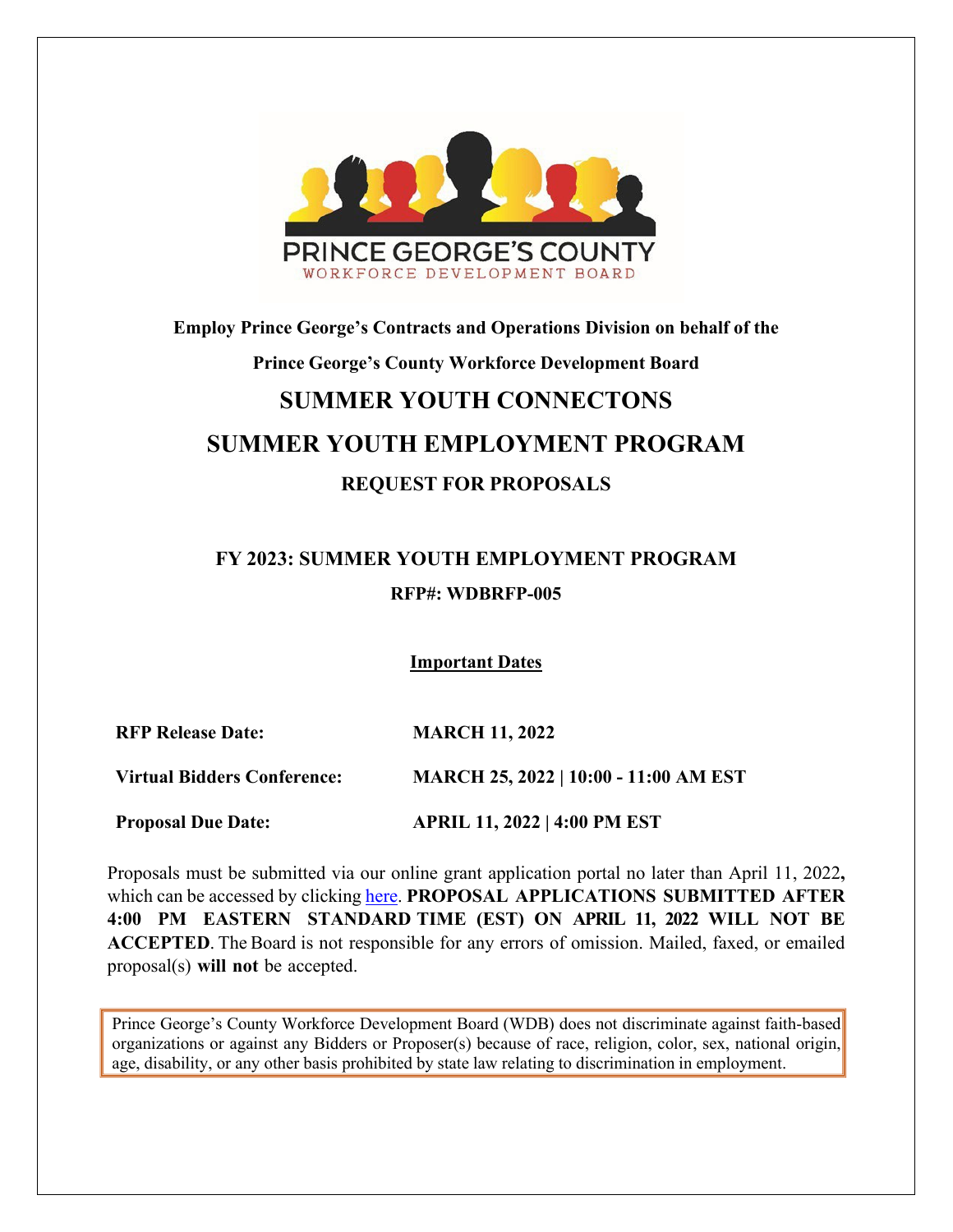# **TABLE OF CONTENTS**

<span id="page-1-0"></span>

| FISCAL ACCOUNTABILITY AND STEWARDSHIP OF FEDERAL RESOURCES |
|------------------------------------------------------------|
|                                                            |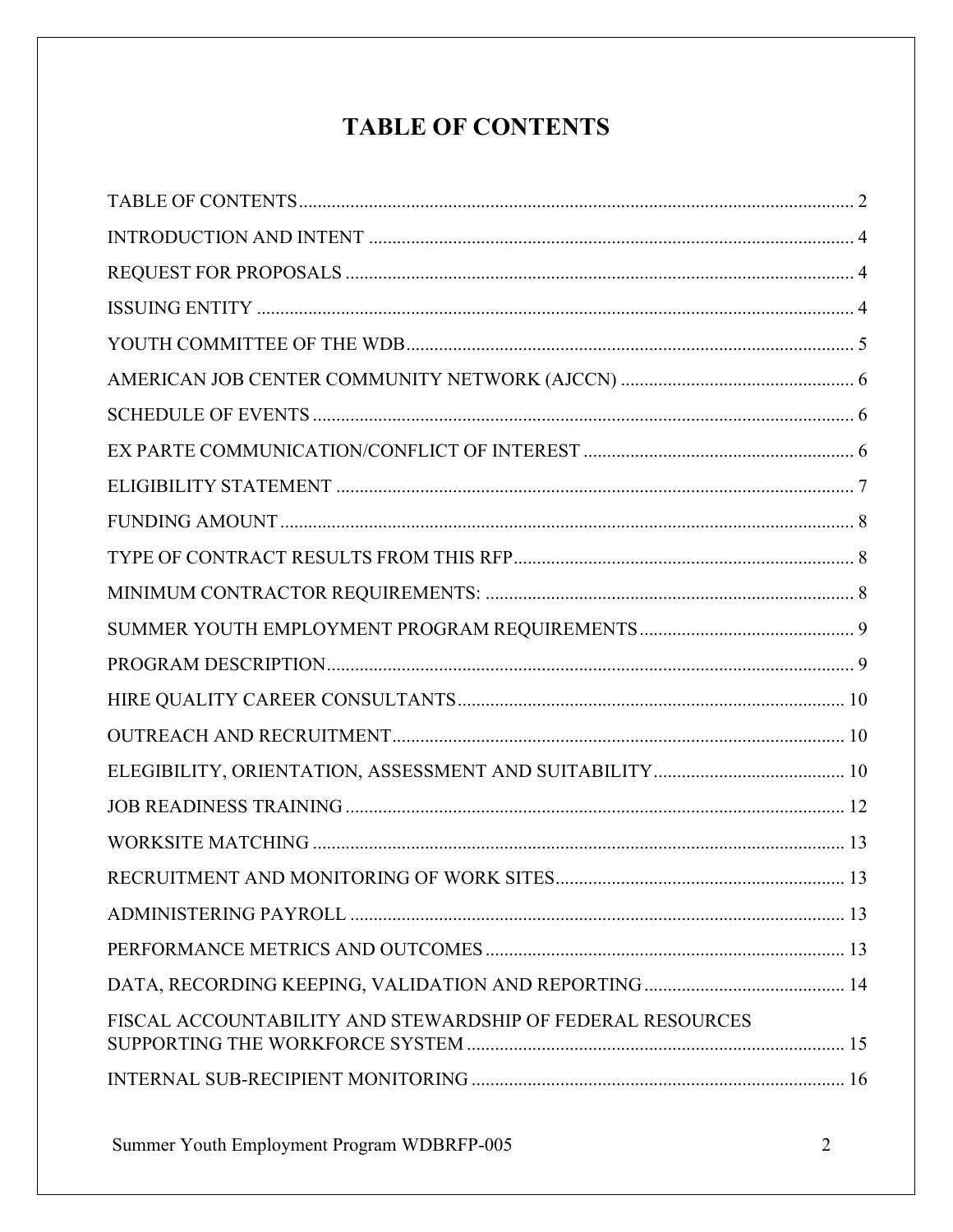| BIDDERS CONDITIONS, REPRESENTATIONS ANDAUTHORIZATIONS  19 |  |
|-----------------------------------------------------------|--|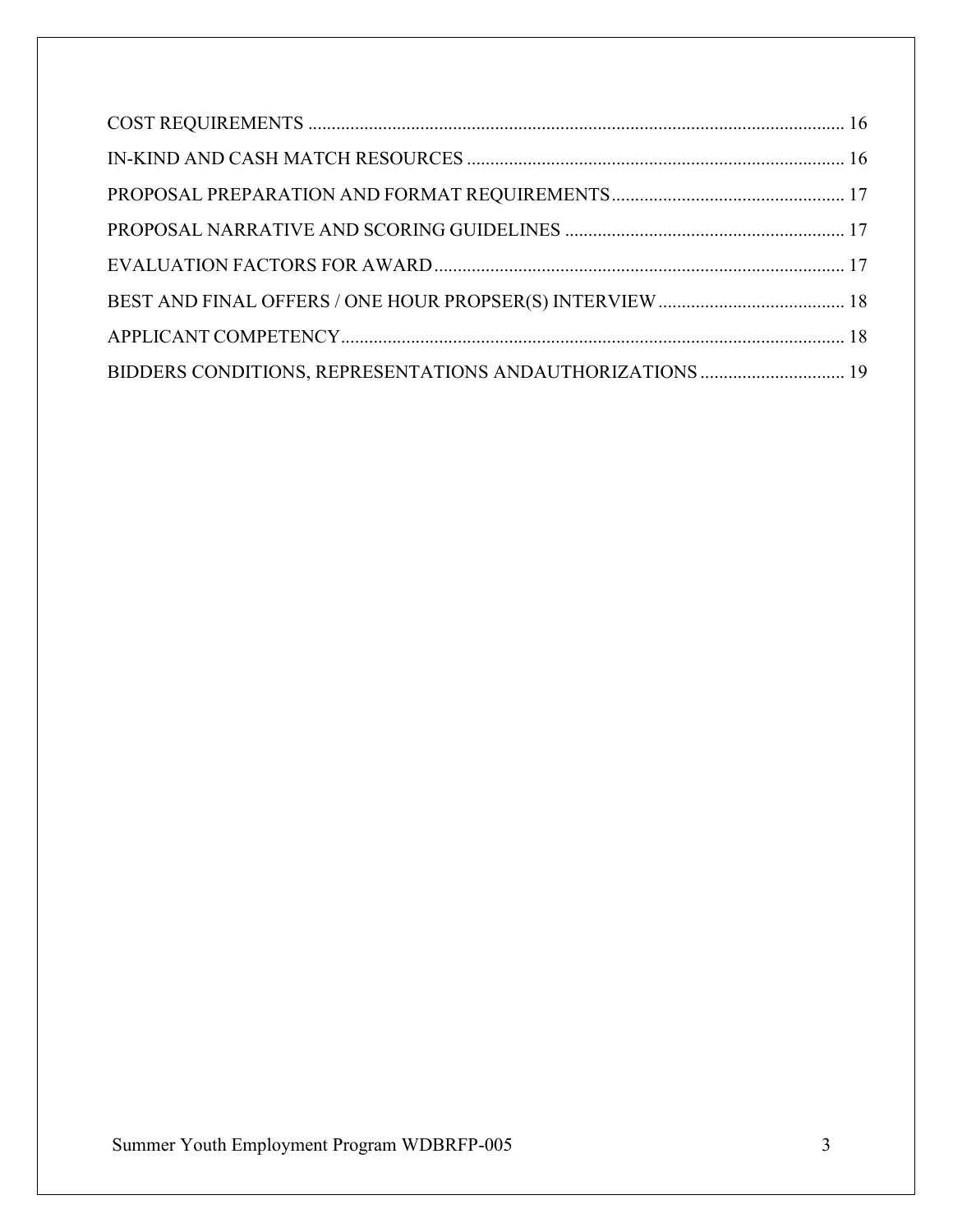## **INTRODUCTION AND INTENT**

#### <span id="page-3-1"></span><span id="page-3-0"></span>**REQUEST FOR PROPOSALS**

The Prince George's County Workforce Development Board (WDB) is seeking to contract with Youth Service Provider(s) that have experience in implementing subsidized summer youth employment programs, internships, work-based learning programs, or specialized training programs for youth, ages 16 - 24. Since the Covid-19 pandemic led to a sharp economic downturn in March of 2020, young people ages 16 - 24 have experienced higher rates of unemployment. In 2021, the annual youth unemployment rate in the Washington, DC Metro Area was 10.6%. These disconnected youth and young adults are twice as likely to live in poverty, three times as likely to not have a high school diploma, or its equivalent, and three times as likely to have a disability. Youth who are disconnected and disengaged from education, training and the world of work, risk skill atrophy and increased involvement in the justice system. Youth unemployment is often characterized as a community issue, a crime issue, an education issue, a public health issue, and a social service issue, but it is also an economic issue. As record numbers of employees begin to retire, the large number of youth and young adults that lack work experience and skills will increasingly become a bottom-line issue for businesses and industry leaders in Prince George's County. The WDB's Summer Youth Connections Summer Youth Employment Program (SYEP) RFP seeks to provide youth employment to young people by exposing them to various public and private sector industries, short-term job placement opportunities, and training to help young people increase their selfefficacy, gain work experience, and skills needed to succeed in today's workforce. Ultimately, the WDB seeks to expose youth and young adults to the livable wage occupations, high demand occupations, and the opportunity to identify career pathways in in-demand industries.

The contract term for this RFP will commence on May 1, 2022, through September 30, 2022. Businesses, Not-for-Profit Organizations, Community Based Organizations, Faith-based Organizations, Colleges Universities, Private Career Schools, Consortia's, Organized Labor, and Labor Training Entities are encouraged to respond to this RFP. Recognizing that many community-based service providers may not have the capacity to administer cost-reimbursement grants, the WDB encourages consortia proposals that collectively have the programmatic, fiscal, and administrative capacity to successfully operate the proposed program.

#### <span id="page-3-2"></span>**ISSUING ENTITY**

The [WDB](http://www.princegeorgesworkforce.org/) [\(https://pgcajc.com/workforce-board/\)](https://pgcajc.com/workforce-board/) [is](http://www.princegeorgesworkforce.org/) a dynamic group of private and public sectorpartners that provides leadership, direction, and policy oversight for the Prince George's County Public Workforce System, branded and modeled as the Prince George's County American Job Center Community Network. Our mission is to be a board that drives the innovation, integration, continuity, productivity, and efficiency of a workforce system that produces a robust, qualified, and skilled workforce that meets the needs of the business community.

The membership of the WDB is represented by: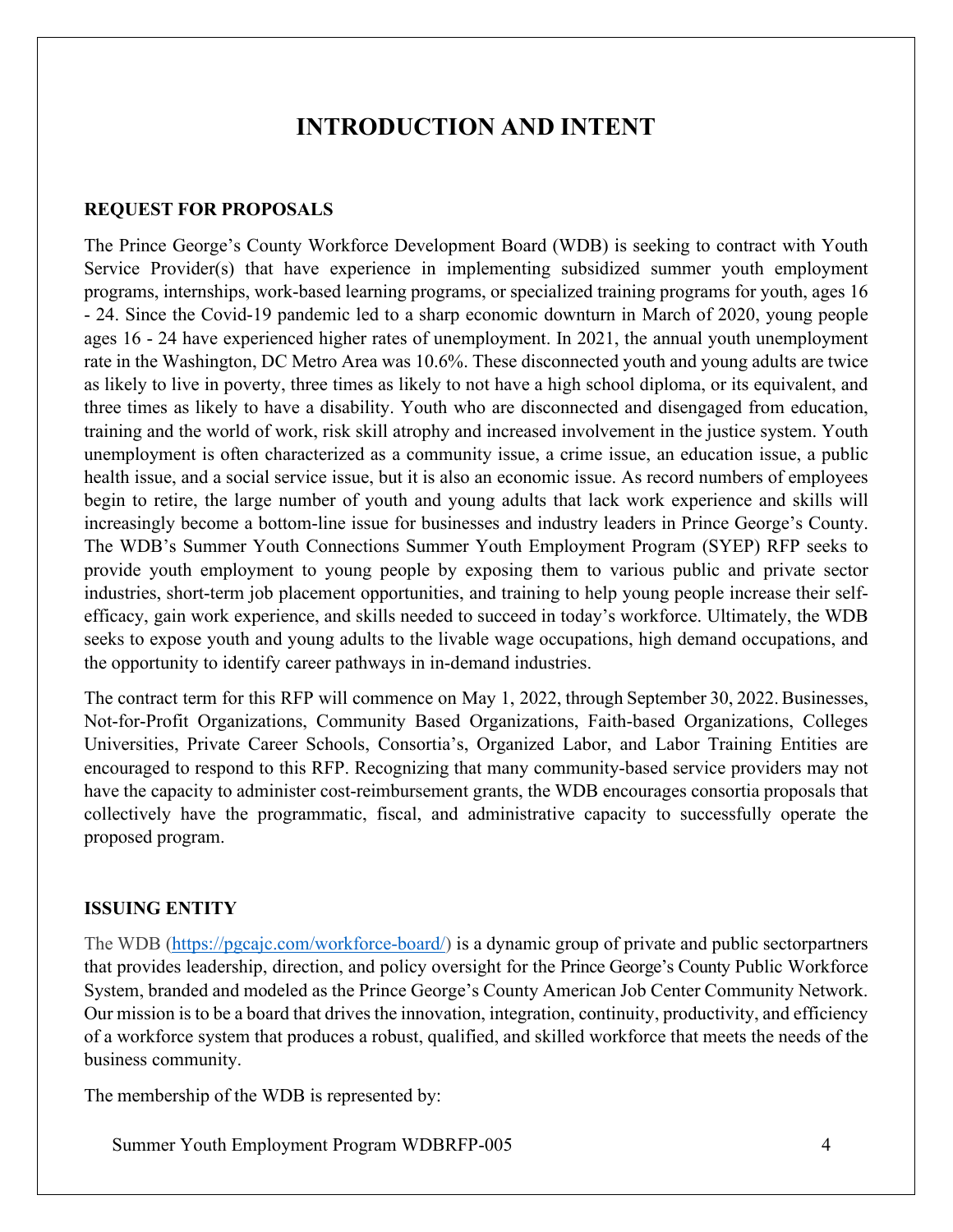| <b>Business Sector</b>               | Department of Social Services              |
|--------------------------------------|--------------------------------------------|
| Economic & Community Development     | <b>Adult Education/Literacy</b>            |
| Labor Organizations                  | <b>Workforce Development Organizations</b> |
| <b>Vocational Rehabilitation</b>     | <b>Higher Education</b>                    |
| <b>Community Based Organizations</b> | <b>State Employment Services</b>           |
| <b>Chambers of Commerce</b>          | <b>Elected Officials</b>                   |

The WDB provides guidance and oversight of the Prince George's County American Job Center Community Network and ensures that businesses have the skilled workers and the resources needed to remain competitive and prosper in a global market. Job seekers can acquire the training and knowledge necessaryto achieve livable wage employment along a career pathway, work toward financial stability and building wealth. Youth have access to opportunities in education, career exploration, and work experience with which to build careers in an in-demand industry, and along a career pathway.

The WDB's workforce strategies are designed to reduce skills gaps across targeted in-demand industries with an emphasis in the following in-demand industries:

- Healthcare & Social Assistance
	- Food & Beverage Manufacturing
	- Advanced Manufacturing
	- Construction and Real Estate
	- Professional, Scientific & Technical **Services**
- Transportation and Logistics
- Government Services
- Information Technology
- Business Services
- Recreation, Tourism & Hospitality
- Accommodation and Food Services

• Education

Retail Trade

The focus is on advancement along an in-demand career pathway, an approach that encourages job seekers to pursue incremental, progressive skills that will lead to better jobs as they advance along their chosen career pathway.

#### <span id="page-4-0"></span>**YOUTH COMMITTEE OF THE WDB**

The WDB has appointed its Youth Committee (YC) to provide information and assist with planning, operational, and other issues relating to the provision of services for youth per (WIOA Section 107). All proposals will be reviewed by an evaluation team, comprised of YC Members, WDB Staff, American Job Center/One-Stop Delivery System Committee Members, Disability & Severe Barrier Committee Members, and additional evaluators with subject matter expertise. The evaluation team will review eligible proposals and make recommendations to the WDB for final selection(s).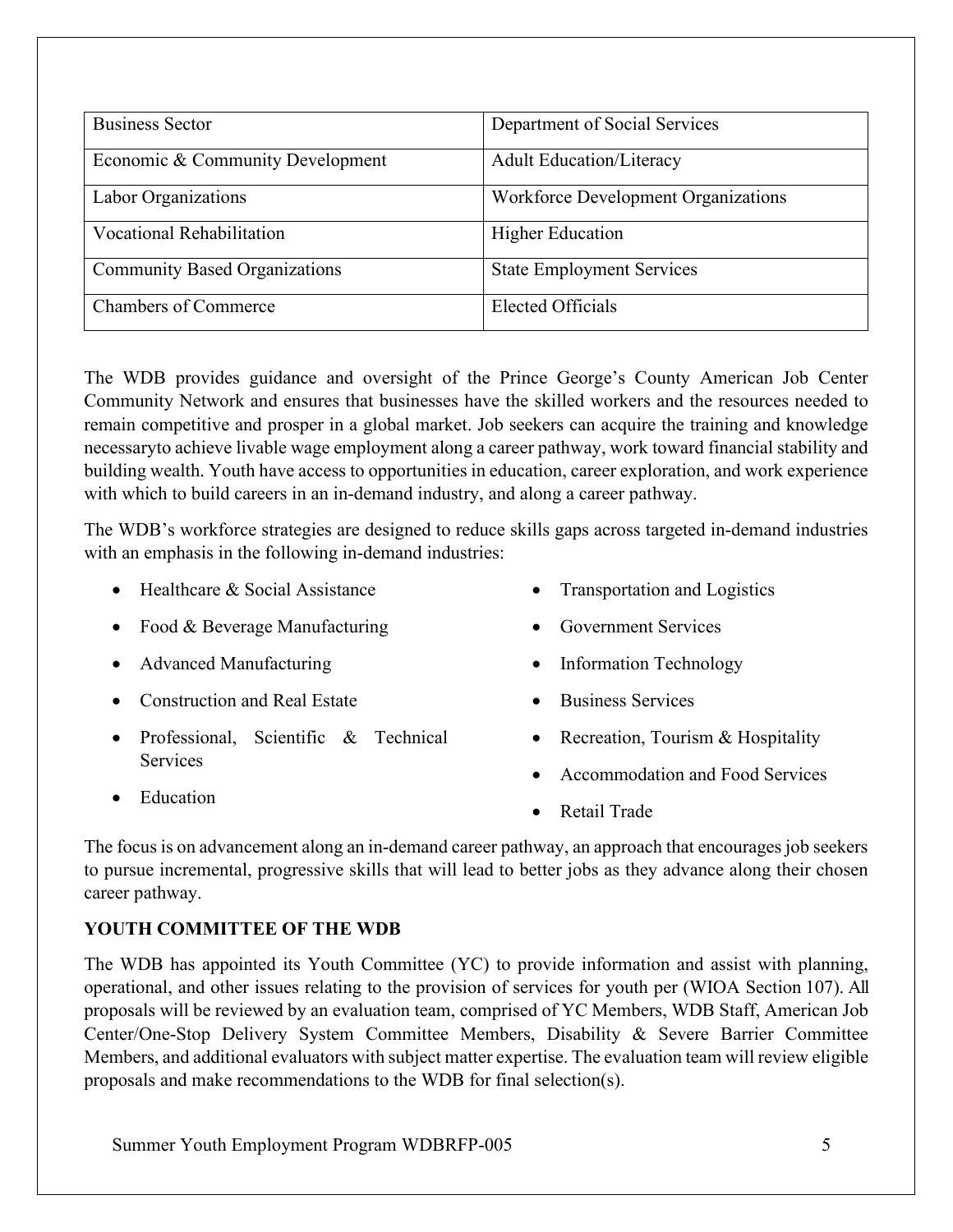#### <span id="page-5-0"></span>**AMERICAN JOB CENTER COMMUNITY NETWORK (AJCCN)**

The WDB requires that all workforce development program related contractors become a member of the Prince George's County Public Workforce System, branded, and modeled as the Prince George's County American Job Center Community Network (AJCCN). Membership requires an executed Membership Agreement, that lays forth all obligations of both parties under that document. Because of the fiscal relationship between Employ Prince George's and said contractors, the AJCCN membership will be at the Tier I level, and the Contractor(s) will be required to attend all monthly and quarterly AJCCN meetings. The Membership Agreement is required to be executed at the same time as the Sub- Recipient Agreement. If a contractor refuses to sign the Membership Agreement and join the AJCCN, Employ Prince George's will not execute a Sub-Recipient Agreement with the contractor.

#### <span id="page-5-1"></span>**SCHEDULE OF EVENTS**

• **RFP ISSUED Friday March 11, 2022**

## • **PRE-BIDDERS QUESTIONS DUE Wednesday, March 23, 2022 10:00 a.m. (EST)** *All questions regarding the RFP must be submitted in writing by e-mail to [enstevens@co.pg.md.us.](mailto:enstevens@co.pg.md.us.) or asked at the Pre-Proposal Conference. After the RFP is issued, Proposers are prohibited from contacting employees regarding this RFP directly.*

## • **BIDDERS CONFERENCE Friday, March 25, 2022 10:00 a.m. (EST)** *This will be a MICROSOFT TEAMS LIVE EVENT. Representatives from the WDB team will share guiding principles, priorities, and regulatory requirements relevant to, the WIOA Out-of-School Youth Employment Program and RFP process. Prospective proposers will have the opportunity to ask questions. Pre-Registration is not required, please use the following link to JOIN THE LIVE PRE-PROPOSAL [CONFERENCE](https://teams.microsoft.com/l/meetup-join/19%3ameeting_MjY0YjBlYmUtMmRiNC00OWJlLTgxMGItNmU4NmVkYjUzNTky%40thread.v2/0?context=%7b%22Tid%22%3a%2239c87ab3-6612-42c0-9620-a696d12df803%22%2c%22Oid%22%3a%2202fea95e-6b73-4a2c-90e3-1a1d061433be%22%2c%22IsBroadcastMeeting%22%3atrue%7d&btype=a&role=a)*

#### • **COMPLETED PROPOSALSUBMISSION DEADLINE Monday, April 11, 2022 4:00 p.m. (EST)**

*Proposals must be received no later than date and time listed in the Schedule of Events. Proposals not submitted through the on-line application will not be considered.*

*Individual Proposals will not be read in public or available for public inspection until after an award determination has been made and agreement is executed.*

*Note: Technical questions and technical support regarding the on-line application will be accepted and answered individually up to the proposal submission deadline listed above in the schedule of events.* 

## <span id="page-5-2"></span>**EX PARTE COMMUNICATION/CONFLICT OF INTEREST**

Each Biddershall ensure that no improper, unethical, or illegal relationships or conflicts of interestwhether actual or apparent exist between or among the Bidder, the WDB, and any other parties to this RFP. The Bidder is responsible for disclosing at the point of proposal submission or as soon as the situation arises of any such relationships. This includes interests that they may have with any individual or entity doing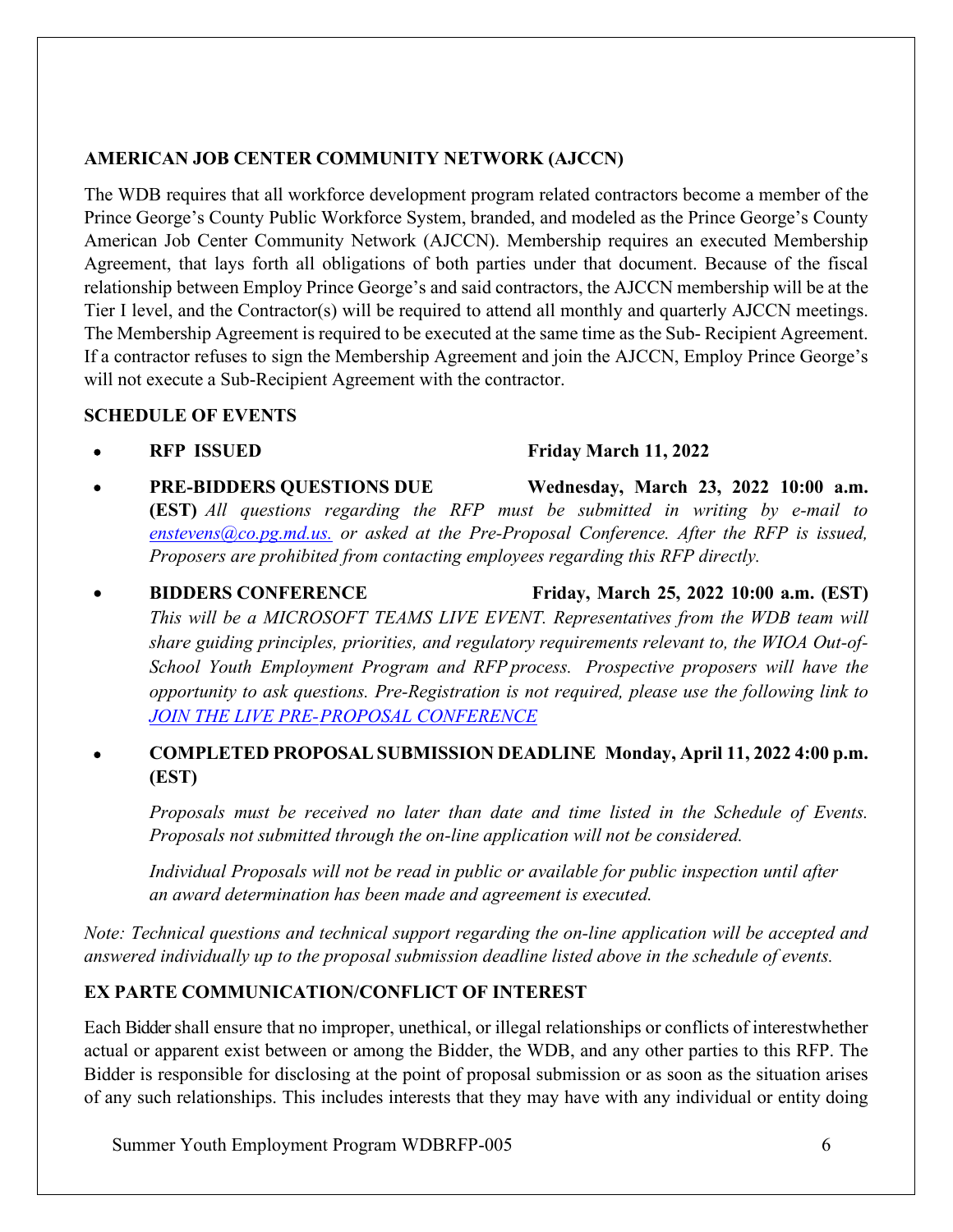business with or proposing to do business with the Workforce Development Board or Employ Prince George's (EPG).

An employee or official may not be employed by or have a financial interest in any entity subject to their authority or of the Prince George's County agency, board, or commission of which they are affiliated; or entity that is negotiating or has a contract with that agency, board, or commission;or hold other position that may impair their judgment or impartiality.

The WDB reserves the right to determine the pertinence of such relationships, when discovered or disclosed, whether intended or not, and to decide whether the Bidder's disqualifications and/or cancellation shall be at no fault or liability whatsoever to the WDB. The WDB's determination regarding any question of conflict of interest will be final.

All WDB members, EPG Board members, officers, and staff are precluded from entertaining questions concerning the completion of the proposal or the procurement process outside the confines of the Pre-Proposal Bidders' Conference. Potential Bidders are asked to respect these conditions by not making personal requests for assistance, except at the conference.

## <span id="page-6-0"></span>**ELIGIBILITY STATEMENT**

We acknowledge that the WDB acts in compliance with the WDB approved policy *1.400.100.002 Conflict of Interest Policy for Local Workforce Development Board, WIOA* and *2 CFR 200.112 Regulations Regarding Disclosure of Financial Conflict of Interest.*

Now therefore, in consideration of the mutual covenants contained herein, the following parties are precluded from submitting proposals for WDB Request for Proposals issued by EPG's Contracts and Operations Department: Employee Prince George's Inc. Employees, Board Members, Committee and Subcommittee Members who serve as staff for the Workforce Development Board

Eligible applicants include non-profit and for-profit organizations, private sector entities, educational institutions, private career schools, community-based organizations, and other entities operating in accordance with federal, state, and local law, and must have been in business for at least three years. Applicants must be an incorporated organization. Eligible applicants must be in good standing with the state and federal government. Organizations currently barred, suspended, proposed for debarment, declared ineligible, or voluntarily excluded from participation in this transaction by a Federal, State, City, or County department/agency, quasi-governmental agency, or the WDB are ineligible to apply. A group of two or more applicants may apply as a consortium but the WDBwill award only ONE CONTRACT to the lead applicant/fiscal agent. All entities, whether directly contracted or subcontracted via the lead applicant/fiscal agent, will be held to the requirements of Federal, state, and local policies. Please be aware that additional monitoring, compliance, and assessment requirements will become the responsibility of the lead applicant/fiscal agent. All selected applicants will have demonstrated experience and expertise in the provision of high- quality workforce development services to the target populations described in this RFP. Providers will be expected to ground their organization within the communities they serve with staff focusedon providing culturally competent services and a history of successful workforce development programming.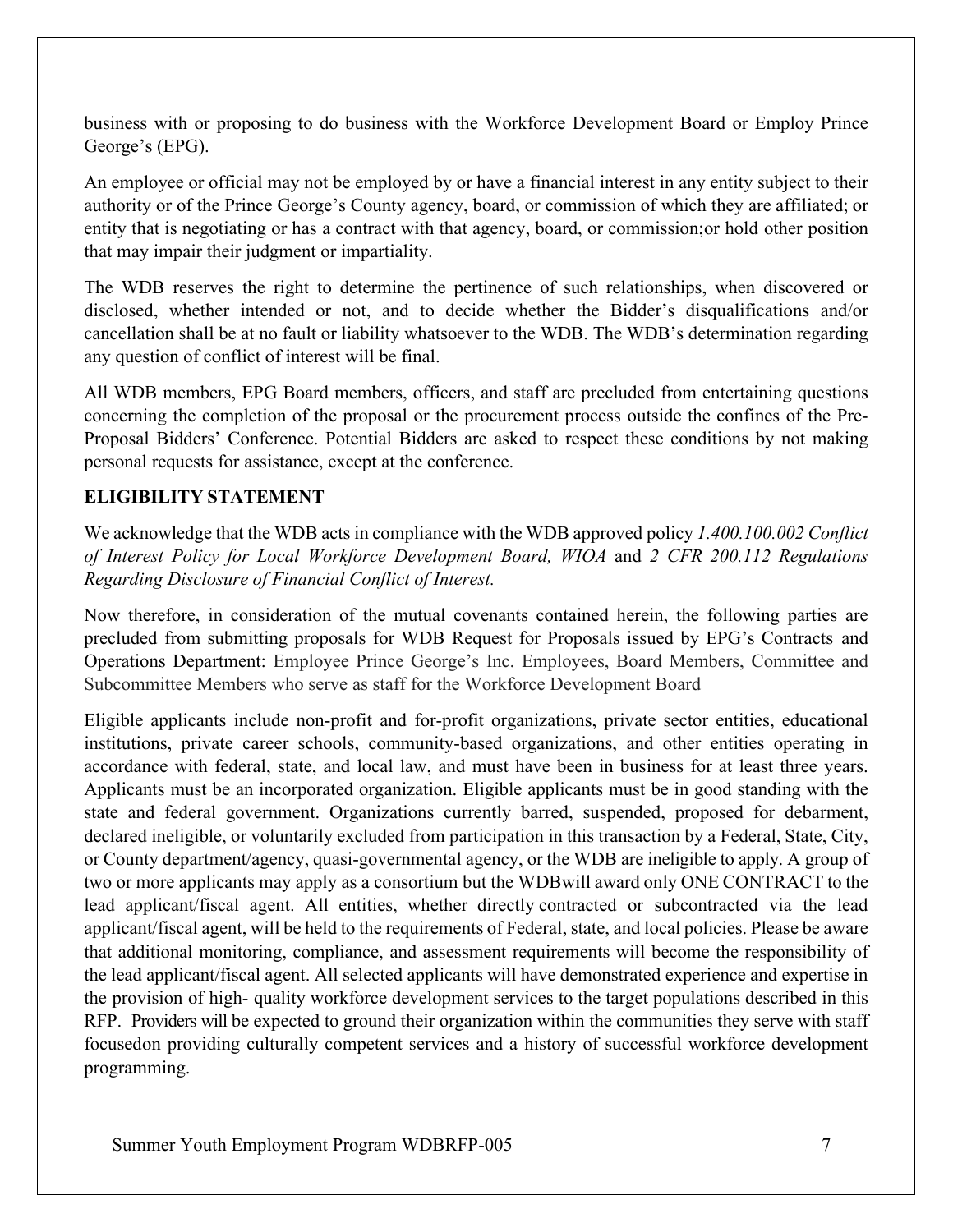#### <span id="page-7-0"></span>**FUNDING AMOUNT**

EPG is the administrative and fiscal agent of the WDB, responsible of the management of the WDB's funds received from the U.S. Department of Labor, Employment and Training Administration, Maryland Department of Labor for the Workforce Innovation and Opportunity Act (WIOA), Summer Youth Connections, American Rescue Plan Act, and other grant funding. The WDB anticipates that total funding of **up to \$250,000 for Summer Youth Employment Programs** will be available for contract/s awarded through this RFP. Funding for this RFP is expressly contingent upon final budget approval. The WDB reserves the right to negotiatethe final contracts.

The WDB will award funding to one or more entities that demonstrate an ability to effectively deliver and manage services as described within this RFP at the best value. Agreements are anticipated to have terms effective May 1, 2022, through September 30, 2022.

## <span id="page-7-1"></span>**TYPE OF CONTRACT RESULTS FROM THIS RFP**

Contracts executed because of this RFP will be paid through cost reimbursement unless otherwise specified. Final contracts will also be subject to any changes in legislation, regulations or policies required by the funding sources. The WDB reserves the right to vary or change the terms of any contract executed because of this RFP, including but not limited to funding levels,the scope of services, performance standards, and period of performance, as it deems necessary.

## <span id="page-7-2"></span>**MINIMUM CONTRACTOR REQUIREMENTS:**

Contractors must:

- Demonstrate a record of prior successful experience implementing subsidized youth employment programs, internships or specialized training programs for youth, ages 16 -24.
- $\Box$  Demonstrate, with detail, the extent or responsibility on prior projects
- $\Box$  Demonstrate familiarity with WIOA and its regulations, as well as other federal and state laws regarding job training, job placement assistance and supportive services to youth.
- Demonstrate capacity to stand up a operationalize a Summer Youth Employment Program quickly
- Demonstrated experience providing workforce development services in urban and suburban communities.
- $\Box$  Can fulfill contract requirements, including the indemnification and insurance requirements.
- $\Box$  Have the administrative and fiscal capability to: (i) provide and manage the proposed services on a cost-reimbursement basis, (ii) ensure an adequate audit trail, (iii) maintain audit ready files on-site, and (iv) meet all reporting requirements as prescribed by the WDB, DOL, and USDOL.
- $\Box$  Recruit and serve youth, ages 16 24, in facilities that are geographically distributed throughout the County or on public transportation routes.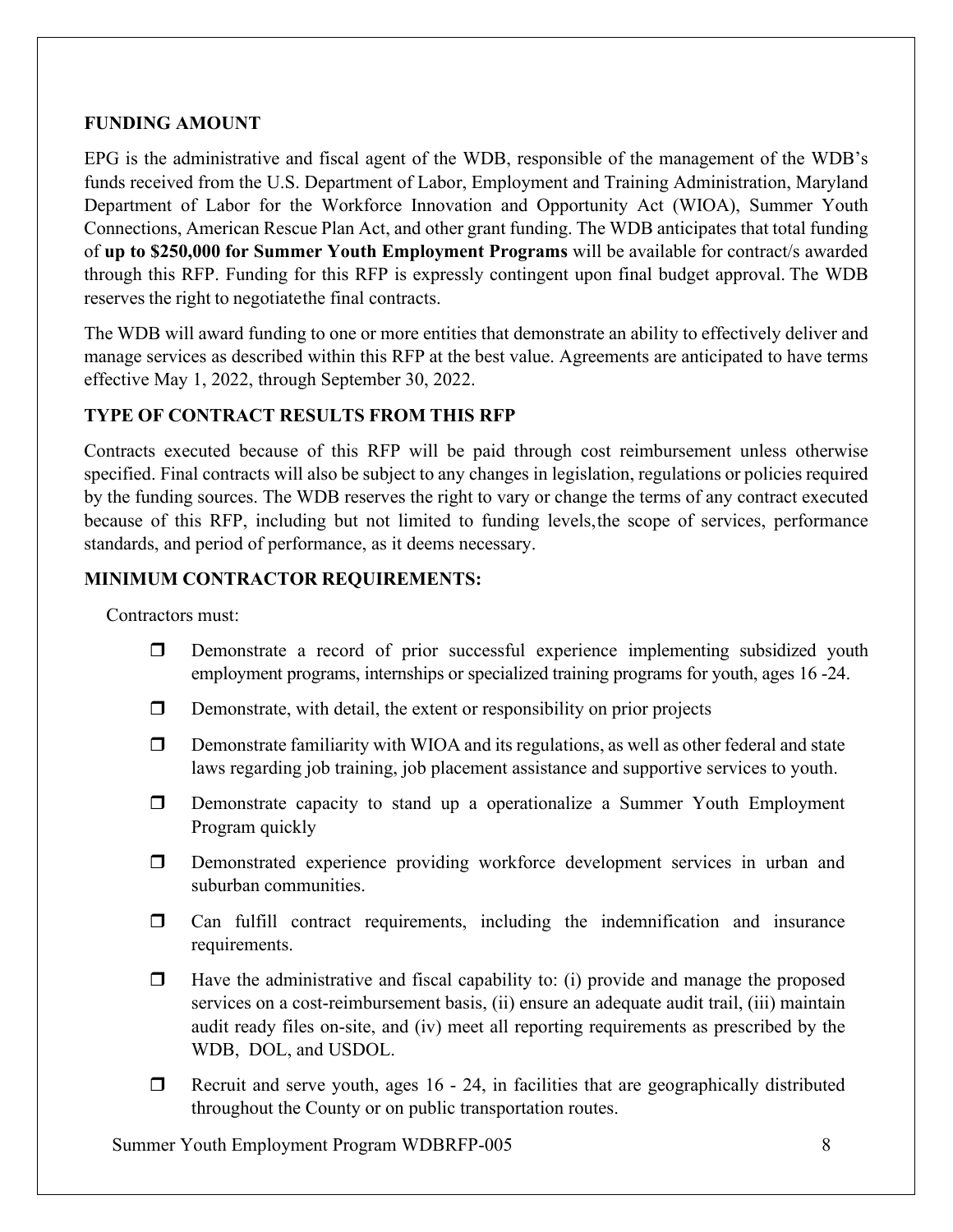#### $\Box$  Meet other proposal requirements as listed in this RFP and attachments

## <span id="page-8-0"></span>**SUMMER YOUTH EMPLOYMENT PROGRAM REQUIREMENTS**

### <span id="page-8-1"></span>**PROGRAM DESCRIPTION**

The goal of the Summer Youth Employment Program (SYEP) is to provide youth with summer employment opportunities, combined or integrated with specialized summer youth training/programming, or the delivery of a hybrid model to Prince George's County youth, ages 16 - 24. Summer Youth Employ Program should expose youth to various public and privatesector industries, with a focus on those deemed "in-demand" by the WDB, through short-term subsidized work experience opportunities. SYEP is a strength-based employment program and youth will be matched to employment opportunities based on their interests and skills.

- **Youth Ages:** 16 24
- **Minimum Number of Youth Served Per Contract:** Up to **fifty (**50) youth participants per agency; with additional increments of **twenty-five** (25) participants and **one** (1) youth coordinator or **one** (1) instructor based on proposal submittal of job placement and/or a specialized training program (1:25 staff ratio)
- **Referral Sources:** Recruit youth attending high schools, youth disconnected from high school and youth who graduated from high school or post-secondary education but are currently unemployed and not attending any school.
- **Program Schedule: one hundred twenty** (120) hours per youth in total over a span of six weeks; **twenty** (20) hours a week
- **Budget categories:** youth wages and fringe, youth coordinators wages and/or instructor wages and fringe,transportation, uniforms/supplies, incentives, and administration
	- o **Youth Wages:** \$13 **-** \$15 an hour
	- o **Staff Wages (Youth Career Consultant and Instructor Wages):** \$27 per hour, up to **forty** (40) hours perweek for **five** (5) months

#### **Key Functions**

- 1. Hire quality career consultants and instructors
- 2. Recruit and support youth
- 3. Delivery of job readiness and soft skills curriculum to prepare youth for on-site work experience prior to site placement
- 4. Match youth with employment placement or specialized training program based onyouth's demonstrated interest and skills
- 5. Recruitment and monitoring of work sites
- 6. Administer payroll for youth wages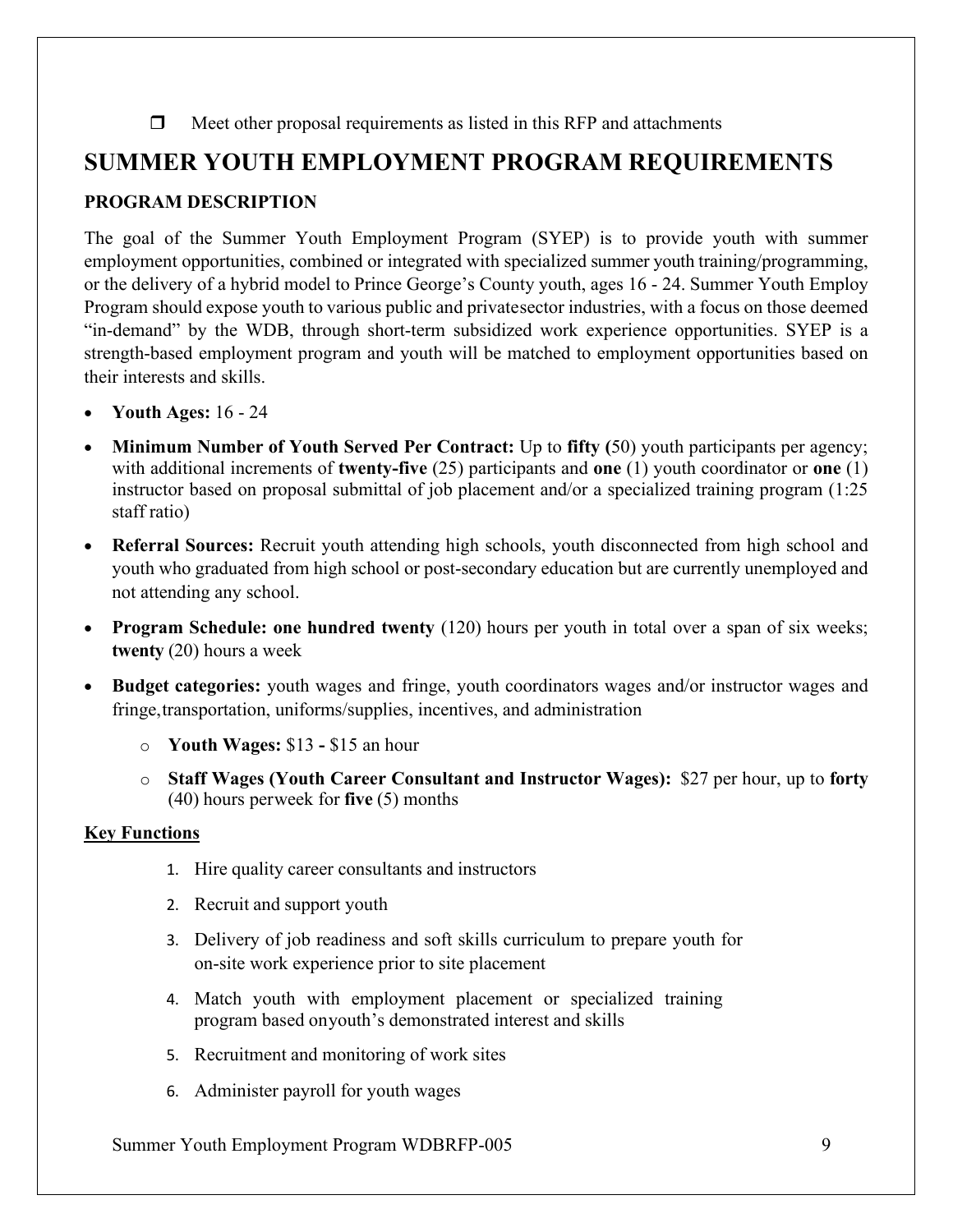#### <span id="page-9-0"></span>**HIRE QUALITY CAREER CONSULTANTS**

Under this program model, the selected Service Provider must identify staff who have experience working with youth, ages 16 - 24, or possess other commensurate experience in workforce development or education. Career Consultants are responsible for building strong relationships with youth participants in the program and will monitor youth participants progress in Job Readiness Training and on the worksite. The Career Consultant will also serve as a liaison between the participant and the host worksite and will conduct regular evaluations of the participants progress throughout the 6-week work experience. Finally, Career Consultants will be responsible for tracking participant data in the Maryland Workforce Exchange (MWE) and processing participant payroll.

## <span id="page-9-1"></span>**OUTREACH AND RECRUITMENT**

The selected Service Provider(s) shall conduct outreach and recruitment efforts throughout Prince George's County to generate quality enrollments for SYEP. Outreach shall be conducted in conjunction with Prince George's County Public Schools, the American Job Center Community Network partners and other service providers, programs, and educational institutions who serve youth, ages 16 - 24. Service Provider(s) will be required to establish a social media presence, and written strategy, targeting OSY in the DC Metropolitan Region.

The selected Service Provider will be required to conduct orientation for youth and their parents a minimum of two times per week. Demographic data must be tracked for all recruits that attend orientation in the service providers internal data tracking tools. Data must be readily available to the WDB staff upon request.

## <span id="page-9-2"></span>**ELEGIBILITY, ORIENTATION, ASSESSMENT AND SUITABILITY**

#### **To be eligible as an out-of-school youth:**

- 1. Not attending any school;
- 2. Between the ages of 16 24 at the time of enrollment;
- 3. One or more of the following:
	- a. A school dropout;
	- b. A youth within the age of compulsory school attendance but has not attended school for at least the most recent complete school year calendar quarter. School year calendar quarter isbased on how a local school district defines its school year quarters (Note: In line with WIOA, in assisting an OSY who is required to attend school under Maryland law, the priority in providing such assistance shall be for the individual to attend school regularly);
	- c. A recipient of a secondary school diploma or its recognized equivalent who is a low-income individual and is either basic skills deficient or an English Language Learner;
	- d. An individual who is subject to the juvenile or Youth justice system;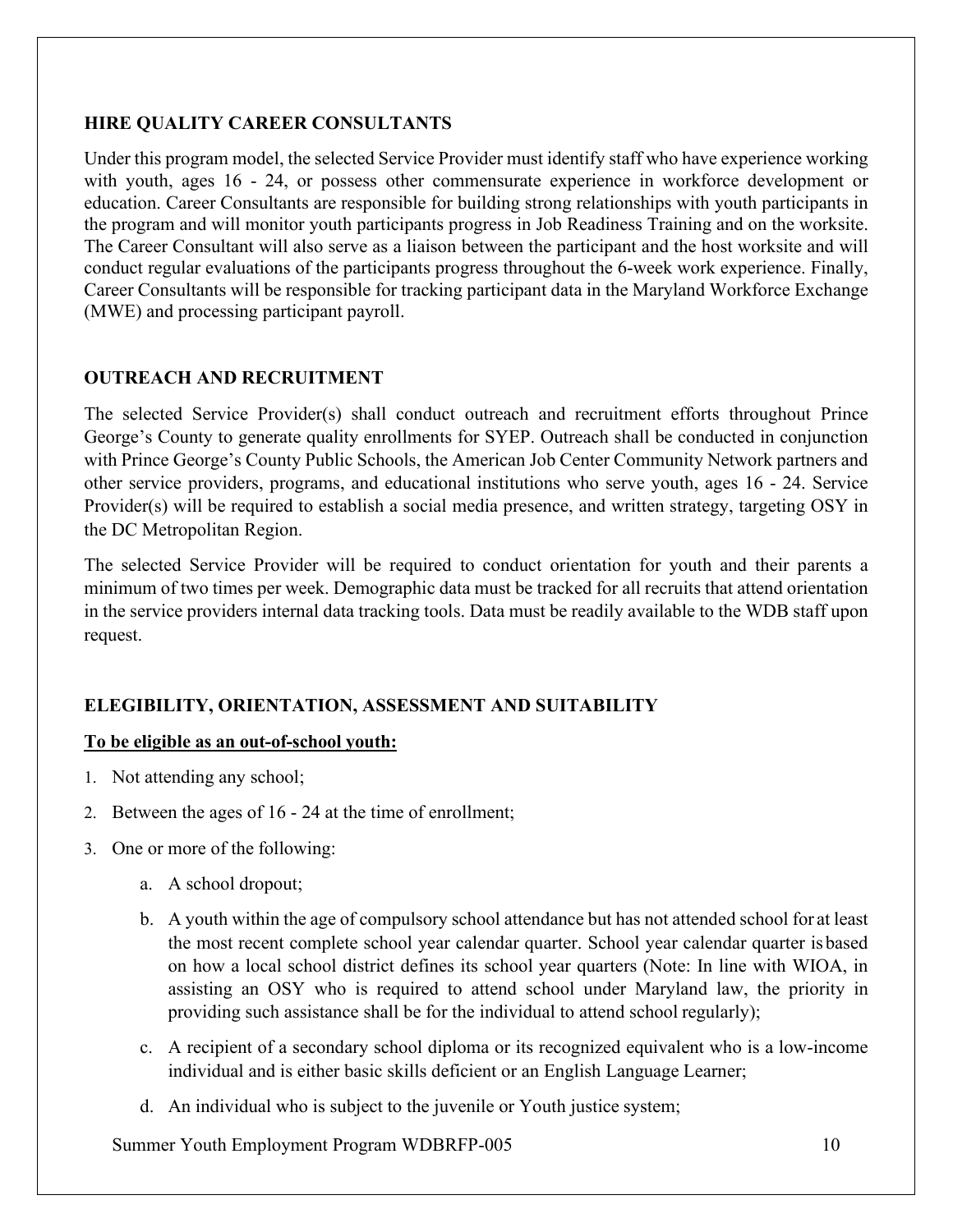- e. A homeless individual or runaway;
- f. An individual who is in foster care or has aged out of the foster care system, or who has attained 16 years of age and left foster care for kinship guardianship or adoption, a child eligible for assistance under Section 477 of the Social Security Act (42 U.S.C. 677), or an individual who is in an out of home placement;
- g. An individual who is pregnant or parenting;
- h. An individual with a disability; and,
- i. A low-income individual who requires additional assistance to enter or complete an educational program or secure or hold employment, as defined by the Prince George's County Local Workforce Development Area Local Plan.

#### **To be eligible as an in-school-youth**

#### IN SCHOOL YOUTH

An In-School Youth (ISY) is defined by WIOA Section 129(a)(1)(c) as an individual who is:

- a. Attending school;
- b. Between the ages of 14-217 at the time of enrollment;
- c. Low-income; and
- d. One or more of the following:
	- 1. Basic skills deficient;
	- 2. An English Language Learner (ELL);
	- 3. An offender;
	- 4. A homeless youth or a runaway, in foster care or has aged out of the foster care system;
	- 5. Pregnant or parenting;
	- 6. A youth who is an individual with a disability; and,
	- 7. An individual who requires additional assistance to complete an educational program or secure or hold employment, as defined by the Prince George's County Local Workforce Development Area Local Plan.

Note: The Board interprets "requires additional assistance to complete an educational program or to secure or hold employment" as set forth in the State's Youth Policy and WIOA sections 129(a)(1)(B)(iii)(VII) and  $(a)(1)(C)(iv)(VII)$ ; as any youth with a barrier to employment (including individuals with a disability) who requires additional education, vocational training, or intensive career counseling and related assistance, in order to participate successfully in regular schoolwork or to secure and hold employment. It is further defined as a lack of employability skills including social skills, documented through completion of a competency checklist; an inability to retain jobs (lost two or more jobs during the 12 months preceding eligibility determination), documented by the career consultant, in-school youth or out-of-school youth, during initial assessment; or, a lack of prior work experience (has not worked for the same employer for longer than three consecutive months in the year preceding eligibility determination), documented by the counselor during initial assessment. Eligibility will be documented using the informal assessment in MWE. For the purposes of this Policy, the Board may also recognize those individuals who have demonstrated the inability to maintain employment for more than 6 months at a time with the same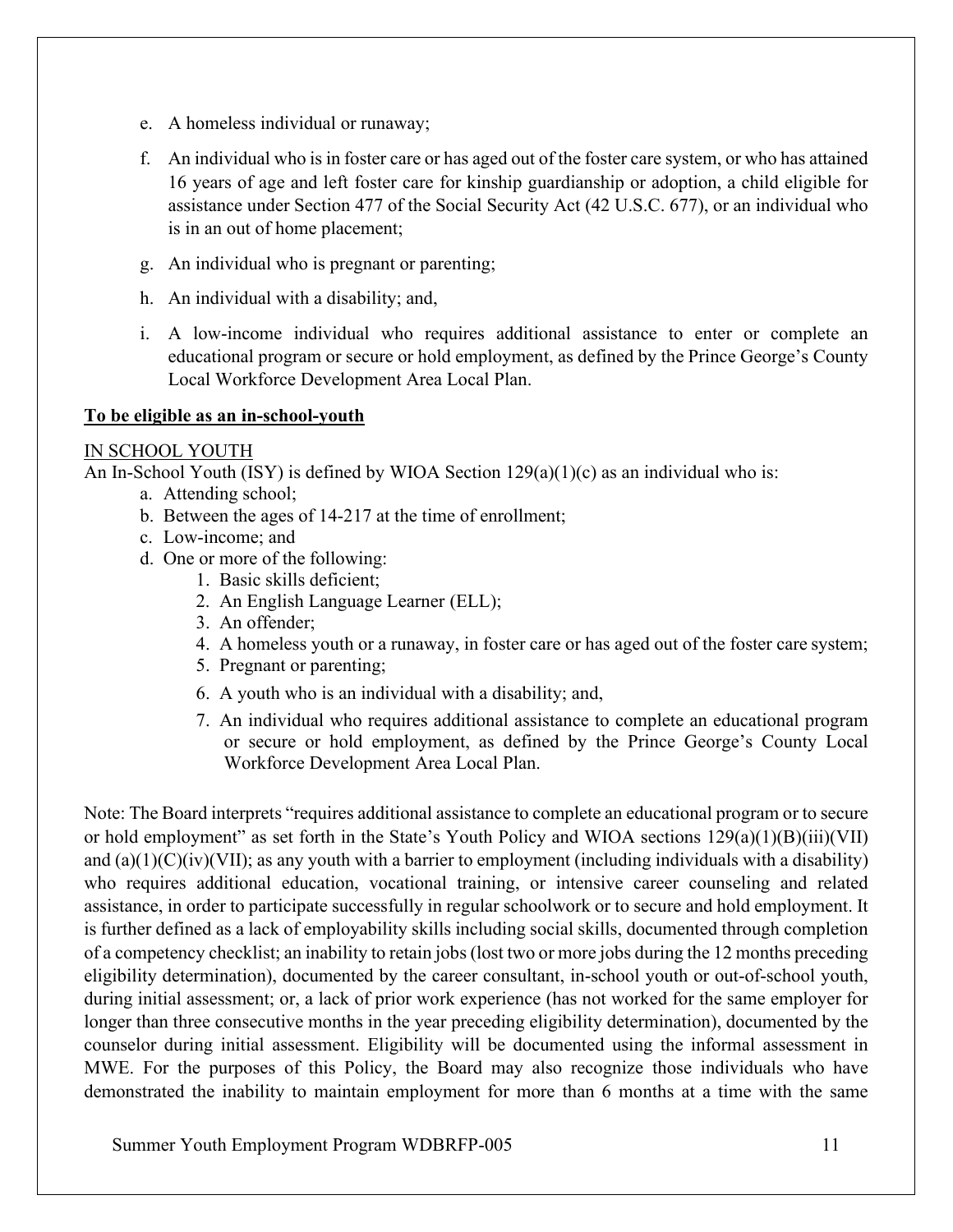employer within the previous **two** (2) years, and/or individuals residing in a household where the parent, guardian, and/or head of household experiences the following barriers: a) does not have a high school diploma or GED b) an English Language Learner, immigrant or refugee c) a criminal conviction.

Youth Program Design (Section129(c)(1)) must include:

- An objective, individualized assessment of the academic levels, skill levels and service needs of each youth. The objective assessment must include a review of basic skills, work readiness skills, occupational skills, prior work experience, employability, interests, aptitudes, supportive service needs and developmental needs for the purpose of identifying appropriate services and career pathways for youth. Recent assessments conducted pursuant to another education or training program may be utilized.
- Development of Service Strategies for all youth served. The Individual Service Strategy is a plan that identifies career pathways that include education and employment goals, appropriate achievement objectives, and appropriate services for the youth, considering the assessment results. Recent service strategies developed for the youth under another education ortraining program may be utilized.

The specific services a youth will receive is based upon the youth's objective assessment and individual service strategy.

- Selected service providers will determine and verify program eligibility prior to program enrollment in the WIOA youth program. Documentation verifying eligibility for all programs must be collected within the timeframes required by program law and regulations. Eligibility documentation must be obtained and retained electronically in the state system, Maryland Workforce Exchange (MWE). The WDB does not require a paper (hard) case file.
- A comprehensive orientation will be provided to all youth and their parent or legal guardian (if applicable), regardless of entry point. Orientation should include sharing information and services available through the workforce system, including partner services and any other pertinent resources to ensure successful completion of the youth's summer work experience.

#### <span id="page-11-0"></span>**JOB READINESS TRAINING**

All Service Provider(s) are required to facilitate job readiness training to youth participants prior to their start date at their assigned work site. Job Readiness Training must be designed to help youth develop 21<sup>st</sup> century skills, including soft-skills development and financial literacy. Examples of these skills include:

- Developing skills such as communication, critical thinking, decision-making and problem-solving skills, and self-management
- Learn work norms and culture
- Understand career pathways and decision points, including the linkages among educationalattainment, relevant experience, demonstrable skills, and career advancement
- Build professional networks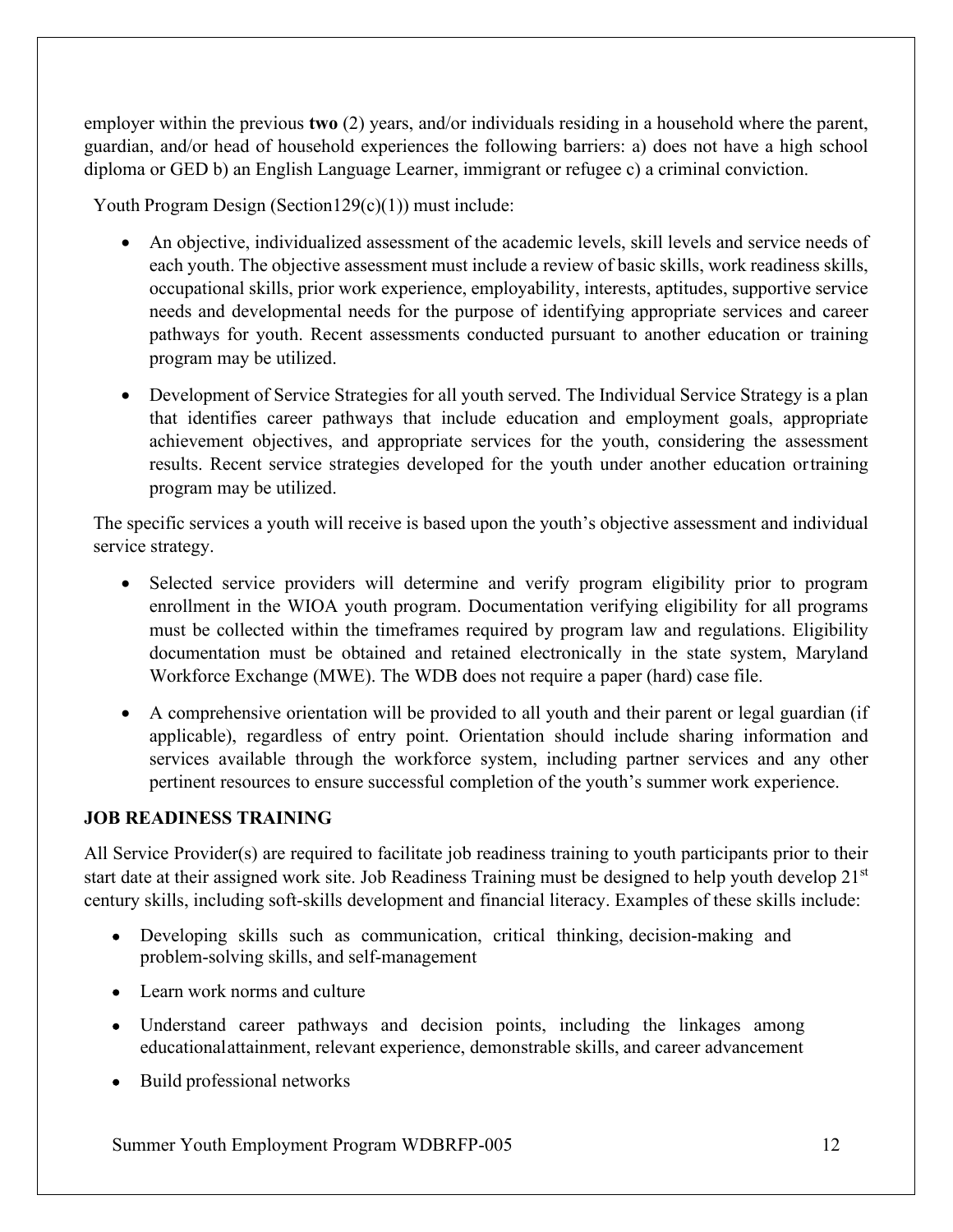- Assess skills to discover and reflect on interests and strengths in coaching
- Use summer employment experiences or specialized training experiences to build a resume

## <span id="page-12-0"></span>**WORKSITE MATCHING**

Service Provider(s) will match youth to employment placement or specialized training programs based on the youths' interests and skill assessments. The Service Provider should identify the assessment tools that will be used to identify the interests, aptitudes, and skill level of each participant. Youth should be matched to a worksite based on their identified interests and not on-site availability alone.

## <span id="page-12-1"></span>**RECRUITMENT AND MONITORING OF WORK SITES**

Service Provider(s) will recruit work sites and/or specialized training programs in various industries who are committed and have experiences working with youth at their sites. Work Experience host sites should be equipped to foster youth's experiences in exploring career interests, assist in developing employability skills and offer professional support, communication and monitoring to ensure youth are gaining valuable skill development opportunities.

## <span id="page-12-2"></span>**ADMINISTERING PAYROLL**

All Service Provider(s) will write worksite agreements for \$13 - \$15 per hour not to exceed 120 hours. If participants drop out or choose not to complete the entire summer work experience, the service provider may enroll additional youth to fulfill the remaining hours from the previous participant.

Youth wages can be paid by the service provider, their fiscal agent, or a third-party payroll processor. Service providers or their designated fiscal agent or third-party processor must have the capacity to operate a payroll and timekeeping system that ensure youth are paid on time and according to an established schedule. **All service providers will operate on a reimbursement basis.** Service providers must have adequate and available resources to meet program and payroll costs.

## **Key activities of Payroll Administration**

- Collect participant timesheets and record in payroll system. Respondent will be required to maintain a timekeeping system including collection of hours worked to be reported into thepayroll system for reporting purposes regardless of payroll system chosen
- Pay participants on a bi-weekly basis. Regardless of payroll system chosen, Respondents are required to ensure all protocols of payroll system are adhered to and followed to ensure bi-weekly wages are paid to youth
- Maintain time and payroll documents in a secure place

## <span id="page-12-3"></span>**PERFORMANCE METRICS AND OUTCOMES**

The Summer Youth Employment Program (SYEP) strives to provide youth employment to young people between the ages of 16 - 24 by exposing them to various public and private sector industries, job readiness training and employment placement opportunities. To track progress toward achieving the outcome goals of this program and assess success, WDB staff will monitor a set of impact measures that may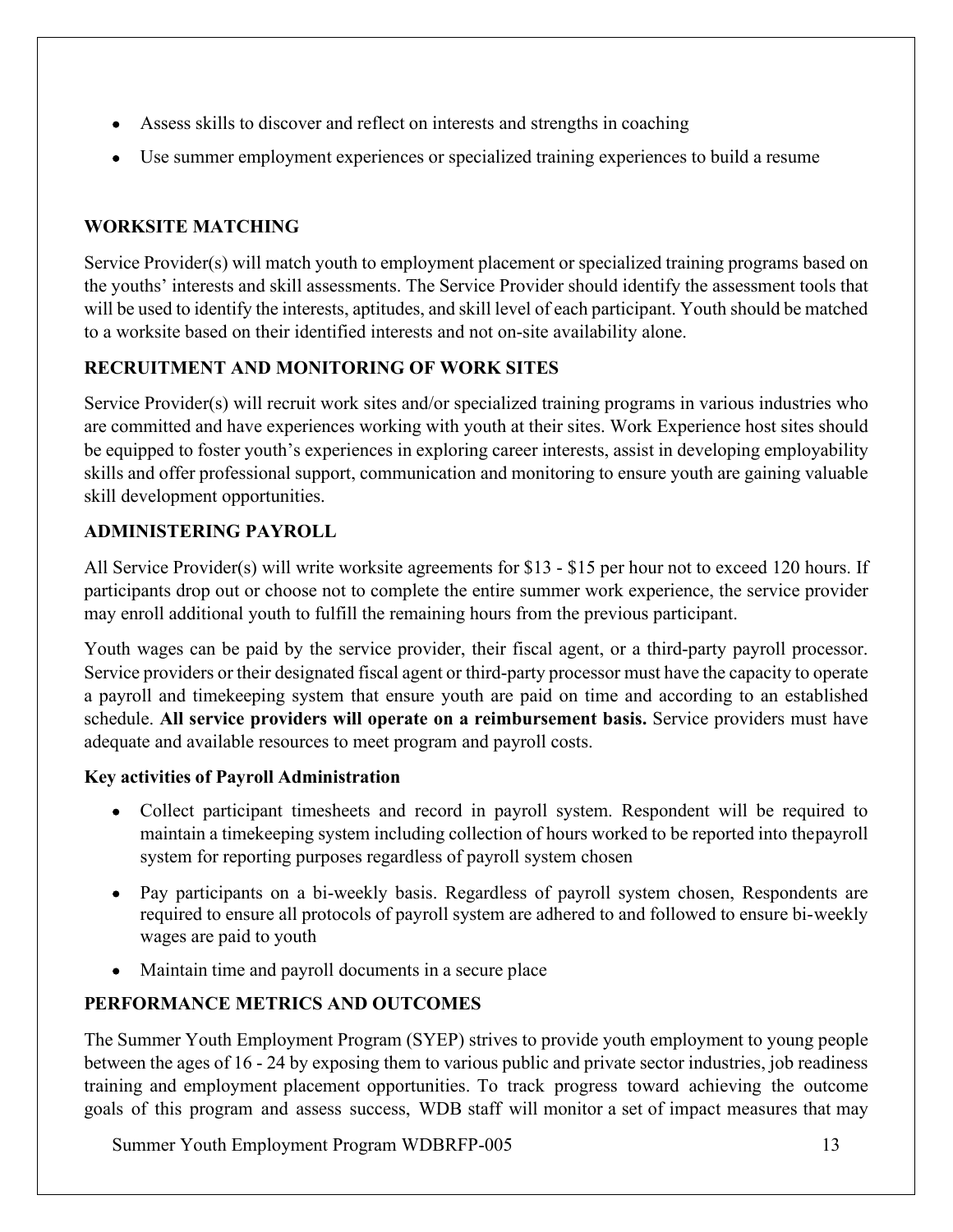include, but are not limited to:

- 100% of youth will identify a career pathway based on their skills, aptitudes, and interests
- 90% of youth will complete Job Readiness Training
- 40% of youth will secure long-term employment after the summer

To monitor and recognize intermediate progress toward the above performance indicators, the service provider(s) must track output metrics that may include, but are not limited to:

- 70% of youth will complete the entire six-week program
- 100% youth will be paid on time
- 75% of youth report a positive relationship with an instructor or coordinator in their program
- 80% of youth will sign up for Direct Deposit

In addition to the performance indicators and output metrics listed above, the WDB encourages service provider(s) to propose additional indicators and metrics, including those that demonstrate early success and are indicative of youth's progress of attaining educational or career pathways due to theirparticipation in SYEP.

The ideal Service Provider(s) will be open to flexibility in program delivery and having a cooperative relationship with the WDB and the Program Performance & Data Management Team, who will provide program monitoring, training, and technical support throughout the contract term.

## <span id="page-13-0"></span>**DATA, RECORDING KEEPING, VALIDATION AND REPORTING**

While there are many state and federal requirements for data collection across the WIOA programs, the WDBwill require a standardized data collection procedure involving the Service Provider(s) that ensures a comprehensive, detailed, and comparable record for each participant. This will include quantitative participant demographic information and services received, individual and family characteristics, and qualitative data across all programs. Baseline data collection at the outset of the project should be followed by data gathering activities at regular intervals to record the programs and its participants evolving history and data records.

The selected Service Provider(s) will have access to existing databases for use in participant record keeping. All Maryland Workforce Areas, including Prince George's County, record WIOA in a statemanaged database system, Maryland Workforce Exchange (MWE), which supports WIOA and Wagner-Peyser Programs and is maintained by the Maryland Department of Labor. Service Provider(s) are mandated to utilize MWE and/or any designated management information data base system required by the local workforce area for data collection and documentation.

Service Provider(s) must ensure documents are legibly imaged to a prescribed file management and document imaging system and must maintain an electronic file that is properly tagged and uploaded using prescribed guidelines. The Service Provider(s) must develop policies and procedures that ensure the proper use of data and demonstrate that controls are sufficient to prevent identity theft, fraud, and abuse of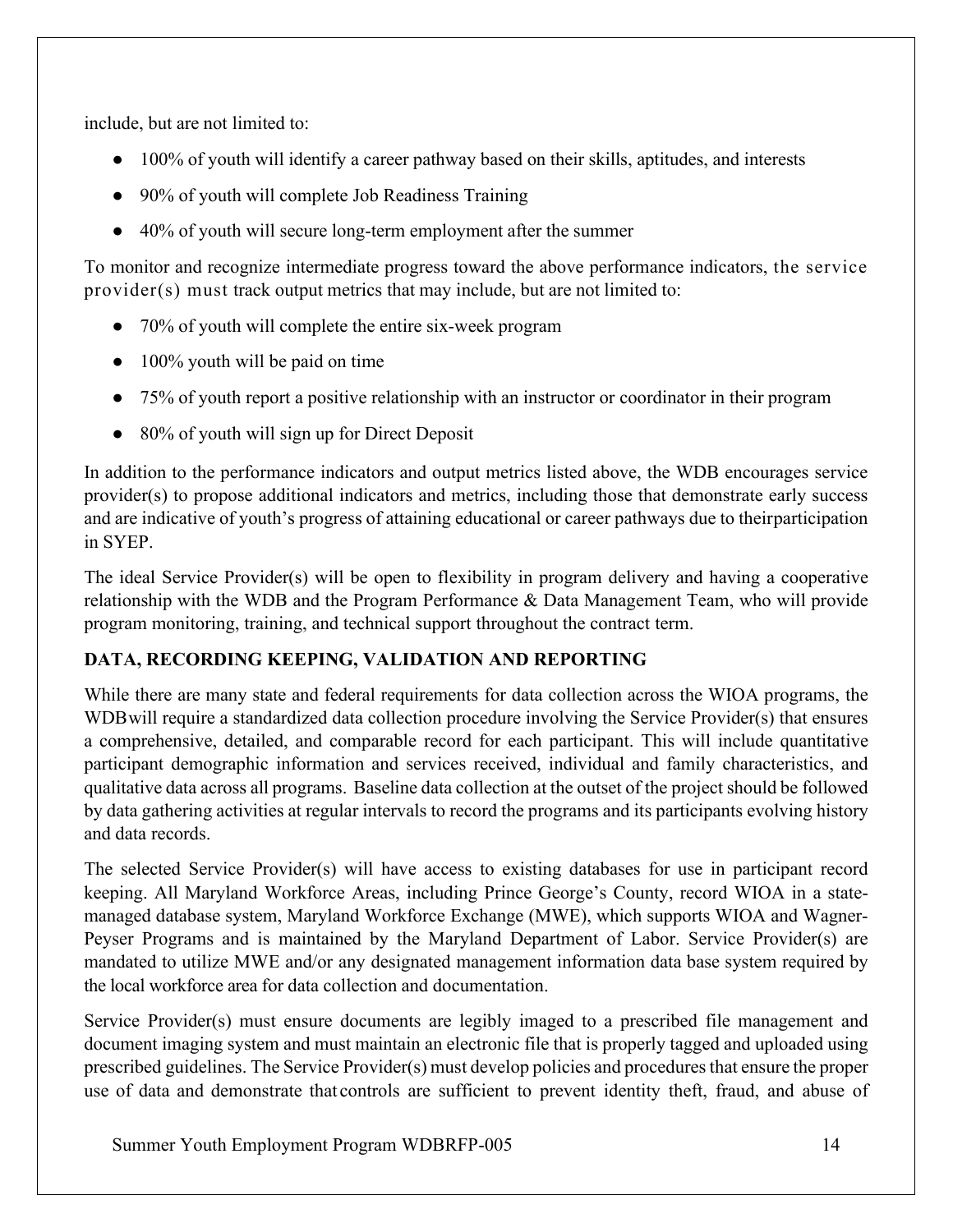participant information.

## <span id="page-14-0"></span>**FISCAL ACCOUNTABILITY AND STEWARDSHIP OF FEDERAL RESOURCES SUPPORTING THE WORKFORCE SYSTEM**

Service Provider(s) operations must be conducted in compliance with Uniform Administrative Requirements, Cost Principles, and Audit Requirements for Federal Awards (2 [CFR](http://www.ecfr.gov/cgi-bin/text-idx?SID=c6259f3b5bd125ddb50bcd723357b000&mc=true&node=pt2.1.200&rgn=div5) Part 200) and with fiscal accountability and stewardship of the federal funding supporting the activities. Stewardship refers to processes and structures that manage, allocate and monitor resources to ensure that Federal funds are utilized to carry out a program for a public purpose specified in the authorizing statute.

Financial System Requirements –

- *Budget Controls*: The organization has a method for tracking planned expenditures that allowsit to compare actual expenditures or outlays to planned or estimated expenditures.
- *Cash Management*: The organization's cash draws are necessary and reasonable, and the timing and amount of such draws appear to be as close as possible to the actual disbursementof federal funds for the payment of allowable and allocable costs incurred under the contract.
- *Program Income*: The organization is aware of the requirements for earning, spending, and reporting program income.
- *Cost Allocation*: The organization only allocates costs to the contract to the extent that a benefit was received.
- *Allowable Costs*: The organization has a system in place to ensure the program is incurring necessary and reasonable costs and is only charging allowable and allocable costs to the contract.
- *Internal Controls*: Effective control, integrity, and accountability are maintained for subrecipient cash, personal property, and other federally funded assets.
- *Financial Reporting*: The organization has an accounting system that allows it to maintain accurate and complete disclosure of the financial results of its contract activities and those of its sub-recipients according to the financial reporting requirements of the contract.
- *Documentation Required for Monitoring and/or Invoice Submittal:*
	- o General ledger;
	- o Cash receipts and cash disbursements journals/reports or equivalent;
	- o Bank statements, reconciliation, deposit slips and canceled checks for each bank account through which WIOA funds were received or disbursed;
	- o All contracts and MOUs with AJCCN Partners, including all amendments;
	- o All financial reports and documentation supporting requests for reimbursement;
	- o Payroll records including Individual Earnings Record, Employee Withholding Authorization (W-4), FICA reporting forms, federal and state withholding, Unemployment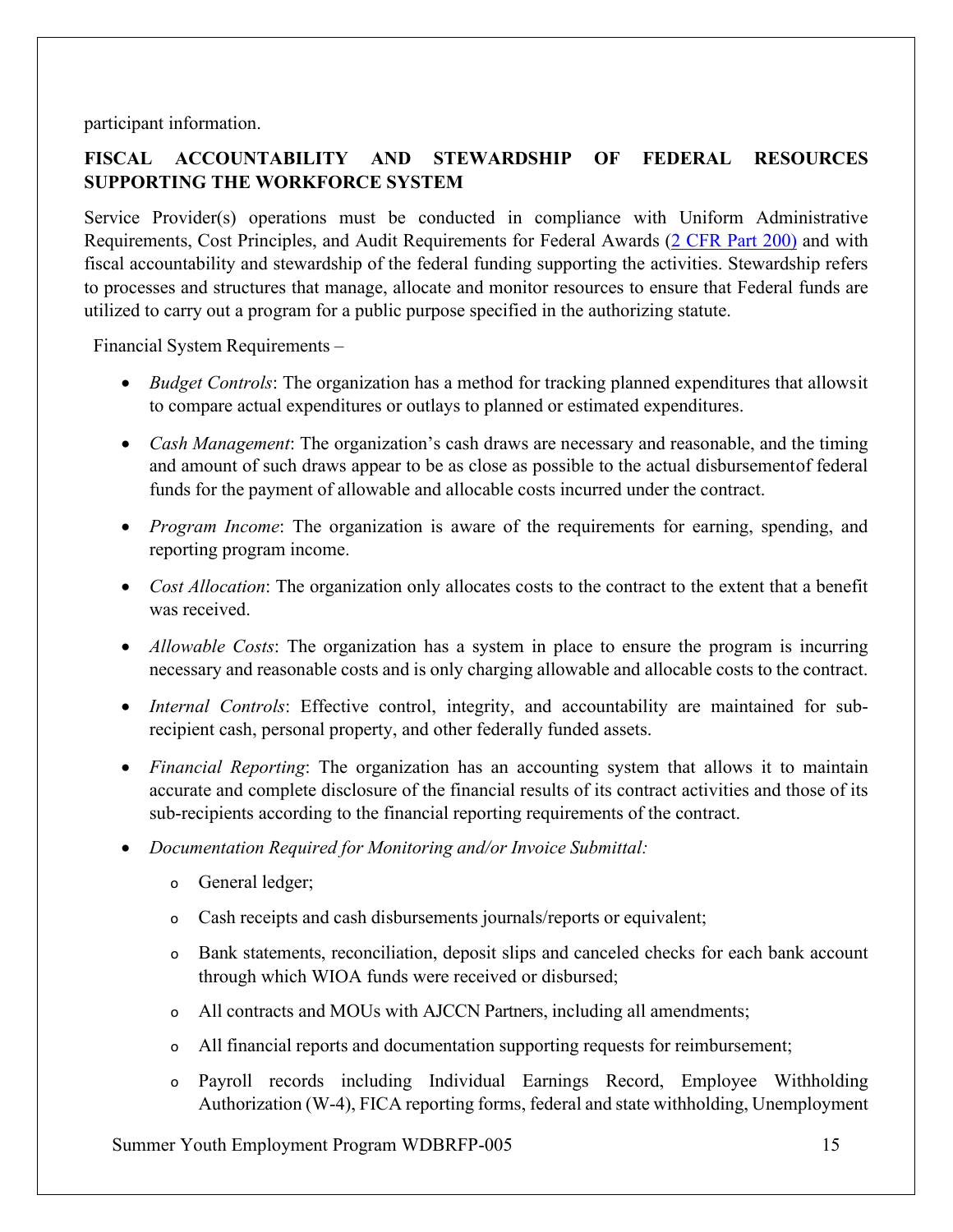taxes, Employee Personnel Files, Time Records and Employee Time/Salary Allocation plans;

o Invoices and/or supporting data for non-payroll disbursements.

## <span id="page-15-0"></span>**INTERNAL SUB-RECIPIENT MONITORING**

In accordance with WIOA Contract Monitoring and Audit Procedures the Service Provider(s) must cooperate with any contract monitoring, inspection, or audit requests from the WDB, the Maryland Department of Labor, USDOL and any other internal or external auditors. Providers must also ensure compliance with all sub-recipient monitoring of its subcontractors.

Service Provider(s) must also demonstrate the capacity to ensure internal program record management procedures that ensure auditable and adequate records are maintained demonstrating the eligibility of all WIOA customers as well as confirm adherence to specific requirements and time limitations. Service Provider(s) are required to have an Office of Management and Budget (OMB) single audit, share any audit results or findings with federal, state, and WDB monitors and develop corrective action plans.

# <span id="page-15-1"></span>**COST REQUIREMENTS**

The Bidder may propose costs associated with performing the scope of work identified in technicalvolume of the cost proposal and the Budget Summary of Costs Worksheet. The Bidder must submit a description of the proposed costs and explain the allocation by cost element. The Bidder must have an explanation of how costs will be recorded and tracked, and in the name and versionof the proposed accounting system.

The successful Bidder will need to demonstrate a high degree of fiscal accountability, transparency and integrity in its financing and budgeting.

Moreover, the successful Bidder will need to demonstrate the ability to maintain separate accounting streams for WIOA funds and be able to clearly show that funds have been usedfor their intended and allowable purposes under MD DOL and WDB policy.

## <span id="page-15-2"></span>**IN-KIND AND CASH MATCH RESOURCES**

To efficiently deliver proposed services, it is important to leverage resources. Bidders are encouraged to include in-kind resources that will be dedicated to this service contract. These in- kind resources must directly support the proposed program activities and must be documented witha Letter (s) of Commitment. Examples of in-kind resources include:

- $\Box$  Staff time from contractor and/or related subcontractors.
- $\Box$  Facilities expenses where the program services are performed
- $\Box$  Participant expenses such as stipends, wages, incentives, travel, tuition, books, fees, tools or required work clothes, and other supportive services
- $\Box$  Equipment used in providing services
- $\Box$  Program based outreach and/or media support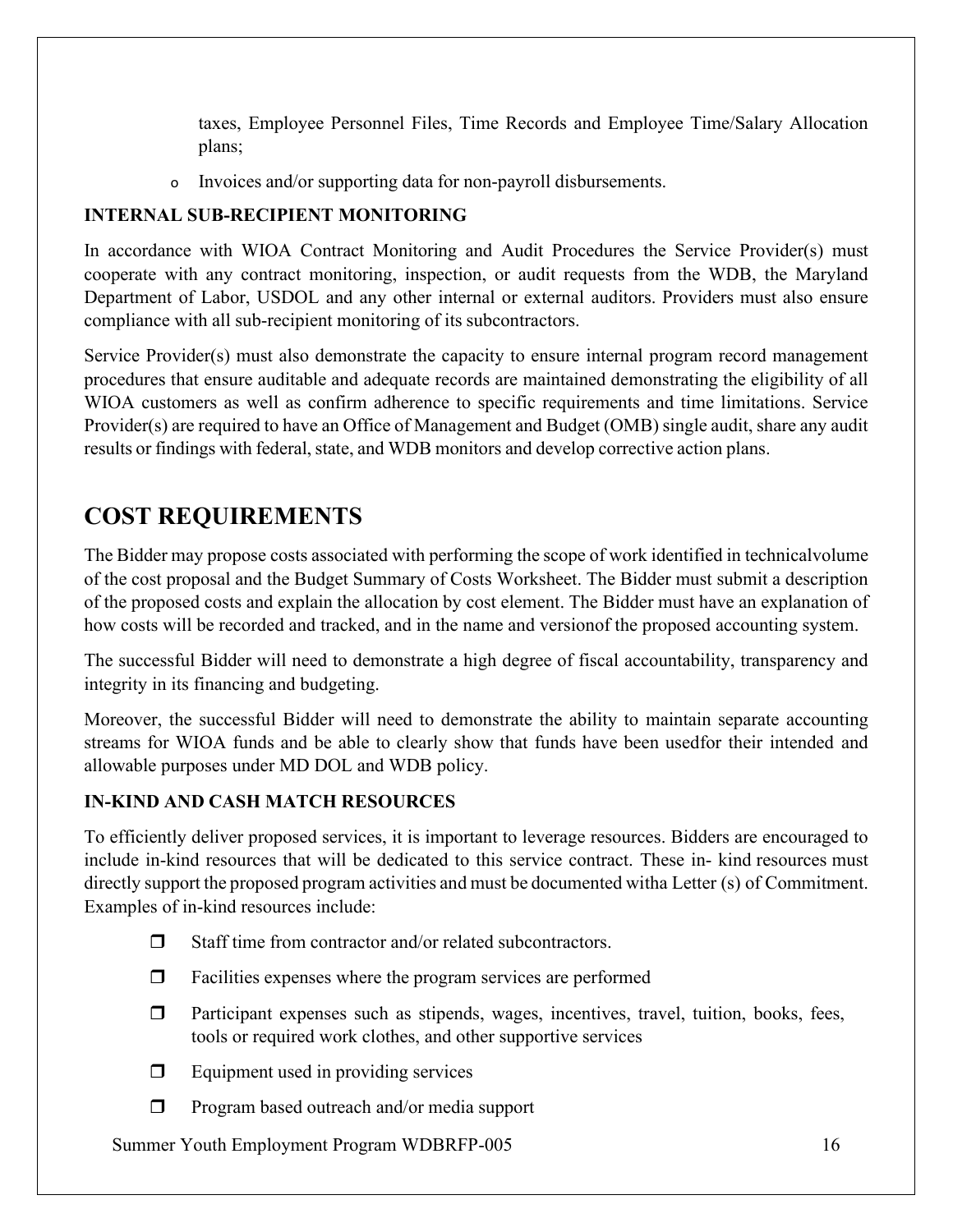# <span id="page-16-0"></span>**PROPOSAL PREPARATION AND FORMAT REQUIREMENTS**

Proposals must be submitted via our online grant application portal no later than April 18, 2022**,** which can be accessed by clicking [here.](https://www.grantrequest.com/SID_6250?SA=SNA&FID=35025) Proposals not received by the deadline will be automatically disqualified from competition – **no exceptions**. Mailed, faxed, or hard copy proposals will not be accepted.

Bidders must include all the required attachments listed on Attachment Submittal Form that pertainto the proposal. **No additional attachments are allowed**. Failure to include required attachmentswill disqualify the proposal. Bidders may submit attachments as part of their electronic submission.

# <span id="page-16-1"></span>**PROPOSAL NARRATIVE AND SCORING GUIDELINES**

## **STAFFING AND MANAGEMENT REQUIREMENTS**

The Bidder must describe the relevant experiences, resources, and qualifications of the proposed staff to be assigned directly to this project. In addition, describe the experiences of personnel in implementing similar services, and state the Bidder's ability to commit full time key personal forthe full contract performance period.

- **a. Key Personnel:** Bidders should identify key personnel; Program Manager, Fiscal Personnel, and Other Key Personnel, as full-time and part-time employed staff, and/or all Subcontractors (*this does not preclude the Bidders responsibility to follow federal procurement requirements*). Provide dates of employment, job titles, and relevance of previous experience of work undertaken by the employee and proposed partners.
	- **Program Manager:** The Bidder will identify and assign a Program Manager who will provide management, administrative, and technical interface with EPG personnel in thedayto-day performance of the contract. *For the Program Manager of the project, describe relevant experience in managing projects of similar size, scope, and dollar amount.*
	- **Fiscal Personnel:** The Bidder will identify and/or assign fiscal personnel who will provide fiscal responsibility, accountability, reporting, and monitoring that interface with EPG personnel in the day-to-day fiscal transparency of the contract. *Provide qualifications of fiscal staff that will be responsible for fiscal, procurement, internal controls, reporting, and self-monitoring; thereby, demonstrating the ability and acceptance of fiscal liability for grant funds. (Office of Management and Budget Circular A-133 and 29 CFR Parts 96 and 97; 2 CFR 200).*
	- **Other Key Personnel:** The Bidder will identify and provide the qualifications of key personnel by activity *(i.e., recruitment, eligibility determination, assessment, case management, etc.)* **including number of hours of relevant training**. The intention isto identify the connection between the qualifications and experience of key personnel and the value their expertise will bring to the proposed program.

## <span id="page-16-2"></span>**EVALUATION FACTORS FOR AWARD**

The following is the total weight for this RFP. Bidders **must have a total of 80% or higher** in thescoring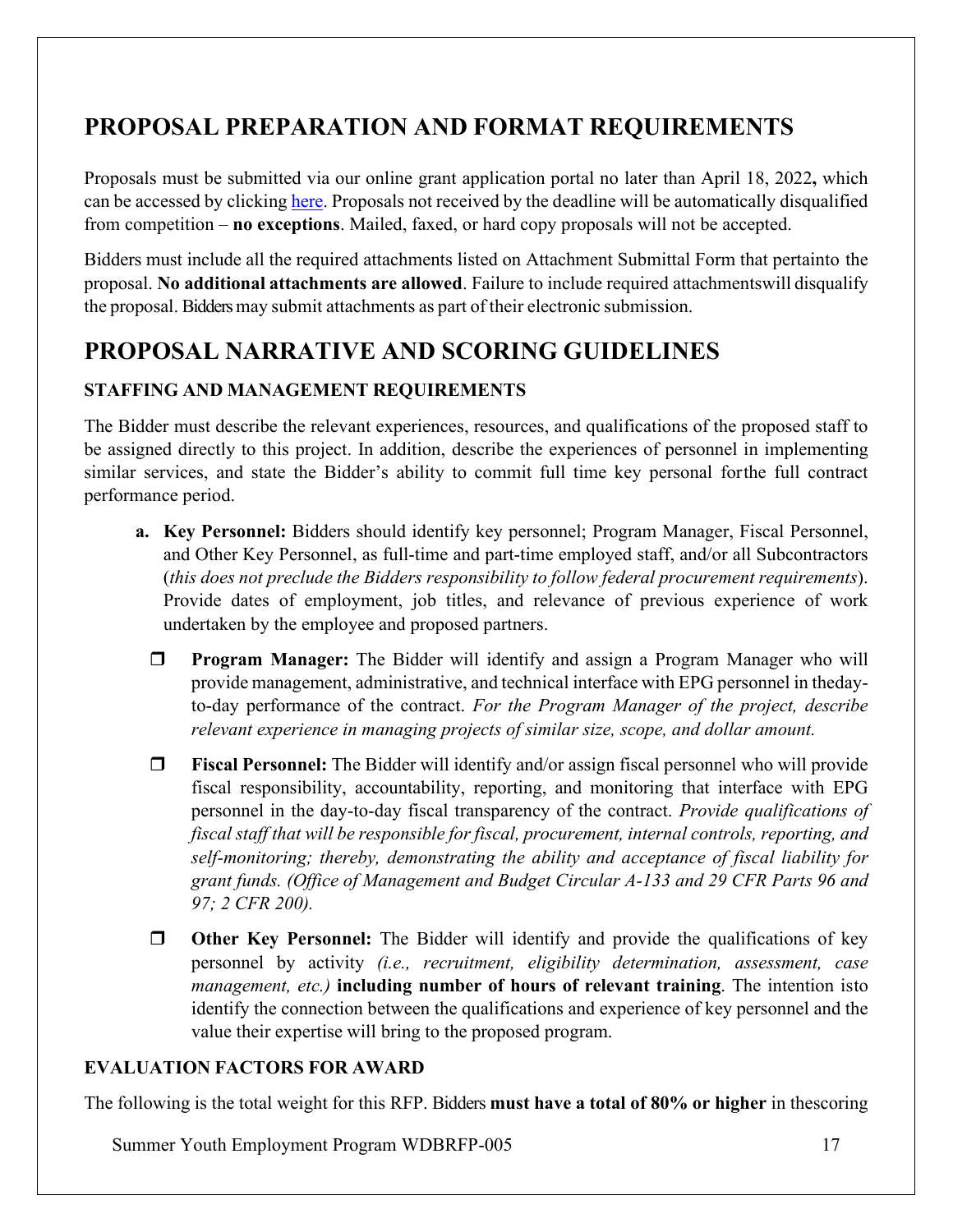methodology to be recommended to the WDB for final consideration.

| <b>SCORING METHODOLOGY</b>                       |                   |  |
|--------------------------------------------------|-------------------|--|
| Organizational Background/Evidence of Experience | 20                |  |
| <b>Outreach and Assessment Strategies</b>        | 15                |  |
| <b>Job Readiness Program</b>                     | 15                |  |
| <b>Employer Match and Monitoring</b>             | 15                |  |
| <b>Payroll Administration</b>                    | 15                |  |
| <b>Fiscal Budget/Narrative</b>                   | 20                |  |
| <b>TOTAL AVAILABLE POINTS</b>                    | <b>100 POINTS</b> |  |

## <span id="page-17-0"></span>**BEST AND FINAL OFFERS / ONE HOUR PROPSER(S) INTERVIEW**

The WDB and EPG reserves the right to conduct one hour interview with Bidders for the purposeof obtaining "best and final offers" as follows:

- $\Box$  Enter into pre-selection negotiations.
- $\Box$  Schedule oral presentations; and
- Request revised Proposals.

The Evaluation Committee will limit any discussions to those Bidders whose proposals have the potential for selection. **The WDB will award to the responsible Bidders whose proposal, conforming to the solicitation, will be the most advantageous to the County, cost or price and other factors.** Additionally, the WDB may award grants or contracts on a sole-source basis if it determines that there is an insufficient number of eligible providers of youth workforce services activities in the local area involved (such as a rural area) for grants and contracts to be awarded ona competitive basis.

## <span id="page-17-1"></span>**APPLICANT COMPETENCY**

All applicants must have the technical competence, knowledge and expertise, management, administrative capabilities and capacity, professional staff, financial resources, and stability, as well as administrative and fiscal systems to carry- out the work described in this RFP. Applicantsmust meet high standards of public service and fiduciary responsibility. The WDB requires assurance that the selected applicant's performance of the terms and conditions of any agreementresulting from this RFP be undertaken in accordance with the highest level of integrity and business ethics. Applicants must be able to implement a system of self-monitoring, including the review of key data related to performance, quality assurance, financial integrity and accuracy, andone-stop center operations. Applicants are responsible for being knowledgeable of all laws, regulations, rules, and policies of the funding sources identified in this RFP. If the WDB determines, (at its sole discretion), that the selected applicant is not responsible or that it does notpossess the administrative, fiscal, and/or technical resources and capabilities necessary to successfully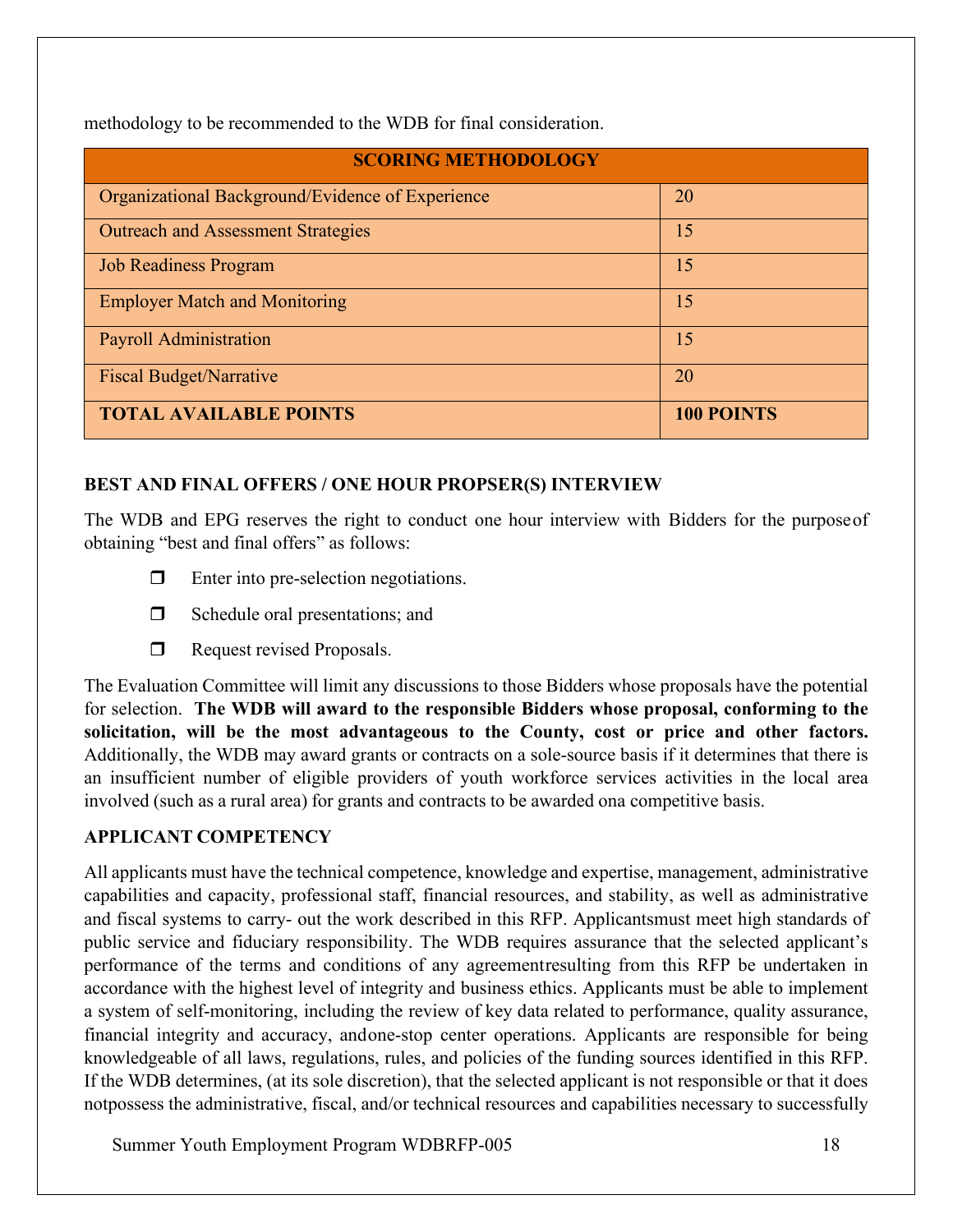perform under the terms and conditions of an agreement, it shall terminate the agreement immediately.

The selected applicant(s)will actively participate with the WDB in shaping and informing the local workforce development system. As such, the selected applicant will assist in the development and will maintain current knowledge of and expertise in:

- $\Box$  Federal, state, and local policies including WIOA and its implementing guidance;
- $\Box$  Evidence-based workforce development practices and viable career pathways;
- $\Box$  Local workforce development programs, social service agencies, and related resources; and,
- $\Box$  Local labor market information including workforce and employer dynamics.

Successful delivery of services solicited by this RFP will require the service provider's ability to perform the services and functions of what is described in the following: Workforce Innovation Opportunity Act and key Training and Employment Guidance Letters (TEGL) from the US Department of Labor including, but not limited to, the following:

- **1** 20 CFR Parts 675,677,678,681, and 683;
- **TEGL 23-14: WIOA Youth Program Transition;**
- **TEGL 8-15: Youth Program Transition Guidance;**
- **TEGL 21-16: WIOA Title I Youth Formula Program Guidance.**

# <span id="page-18-0"></span>**BIDDERS CONDITIONS, REPRESENTATIONS AND AUTHORIZATIONS**

By submitting its proposal, each Bidder understands, represents, and acknowledges that:

A Bidder or his/her authorized representative may withdraw or modify his/her proposal by writtennotice received, at the Issuing Office's address, prior to the exact hour and date specified for proposal receipt.

The Bidder's information and representations in the proposal are material and important, and the Issuing Office may rely upon the contents of the proposal in negotiations, contractual obligations,and awarding the contract(s). The Bidder agrees that the proposal will remain firm for a period ofone hundred twenty (120) calendar days after the date specified for receipt of proposals or until asub-recipient agreement is fully executed.

Bidders selected and serving as a WIOA OSO are sub-recipients of a Federal award and thus are required to follow the Uniform Administrative Requirements, Cost Principles, and Audit Requirements for Federal Awards (2 CFR 200).

Each Bidder, by submitting its proposal, authorizes the WDB to release to the State of Maryland information concerning the Bidder's Maryland taxes, unemployment compensation, workers' compensation liabilities, and total compensations for individuals charged to the subrecipient agreement.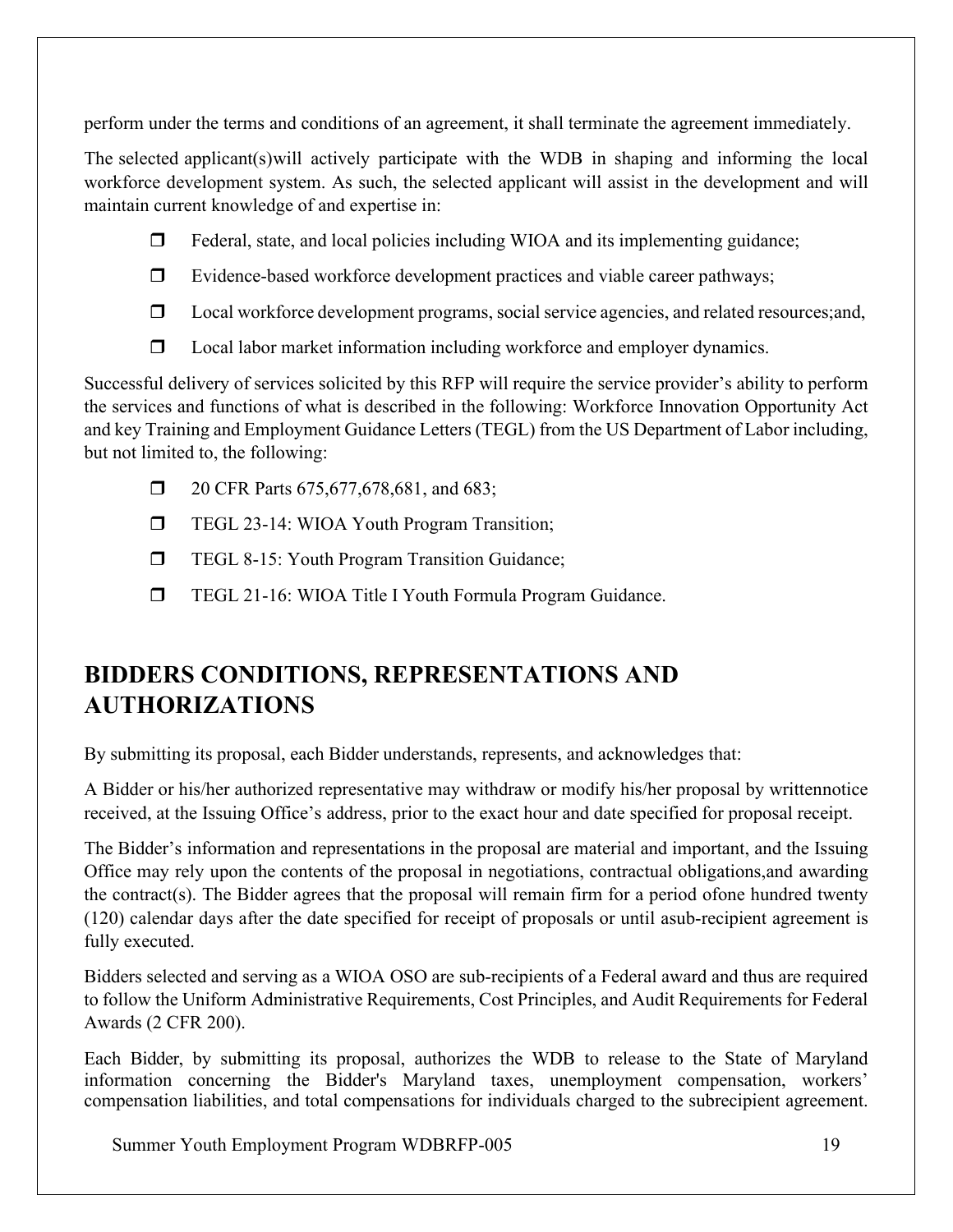The Bidder has arrived at the cost(s) and amount(s) in its proposal independently and without consultation, communication, or agreement with any other Bidder or potential Bidders. The Bidder shall not disclose any of these items on or before the proposal submission deadline specified in this RFP.

The Bidder has not attempted, nor will it attempt, to induce any firm or person to refrain from submitting a proposal on this sub-recipient agreement, or to submit a proposal higher than this proposal, or to submit any intentionally high or noncompetitive proposal or other form ofcomplementary proposal.

The Bidder has not made, under separate sub-recipient agreement with the WDB, any recommendations to the Issuing Office concerning the need for the goods and services described in its proposal or the specifications for the goods and services described in the proposal.

The Bidder is not currently under suspension or debarment in the State of Maryland, any other State or the Federal government and, if the Bidder cannot so certify, then it shall submit along withits proposal a written explanation of why it cannot make such certification (2 CFR 200.213).

The Bidder must clearly identify and describe the services being offered in response to this RFP. Bidders are cautioned that the organization, as well as the thoroughness of the response, is criticalto the evaluation process.

The Bidder's Proposal forms must be legible and complete in their entirety, with all required supplemental information presented in an organized, comprehensive, and easy-to-follow manner.

The WDB is not liable for any costs the Bidder incurs in preparation and submission of its proposal, in participating in the RFP process, or in anticipation of award of the sub-recipient agreement.

The WDB reservesthe right to reject any proposal if the evidence submitted by the Bidder provesthe Bidder is not qualified to carry out the obligations of the RFP and to complete the Project as specified.

The WDB may make investigations(including on-site visits and contacting any or all references)as deemed necessary, to determine that the Bidders competence, number of qualified employees, business organization, and financial resources are adequate to perform per the RFP.

To the best knowledge of the person signing the proposal for the Bidder, the Bidders, its affiliates, subsidiaries, officers, directors, and employees are not currently under investigation by any governmental agency and have not been convicted or found liable for any act prohibited by State or Federal law in any jurisdiction, involving conspiracy or collusion with respect to bidding or proposing on any public contract, except as the Bidder has disclosed in its proposal.

To the best knowledge of the person signing the proposal for the Bidder and unlessthe Bidder hasotherwise disclosed in its proposal, the Bidder has no outstanding, delinquent obligations including, but not limited to, any Federal and State tax liabilities not being contested on appeal orother obligation of the Bidder that is owed.

Until the selected Bidder receives a fully executed and approved written sub-recipient agreement from the Issuing Office, there is no legal and valid sub-recipient agreement, in law or in equity. The WDB reserves the right to vary or change the terms of any sub-recipient agreement executedas a result of this RFP, including funding levels, the scope of work, performance standards, and shortening or extending the sub